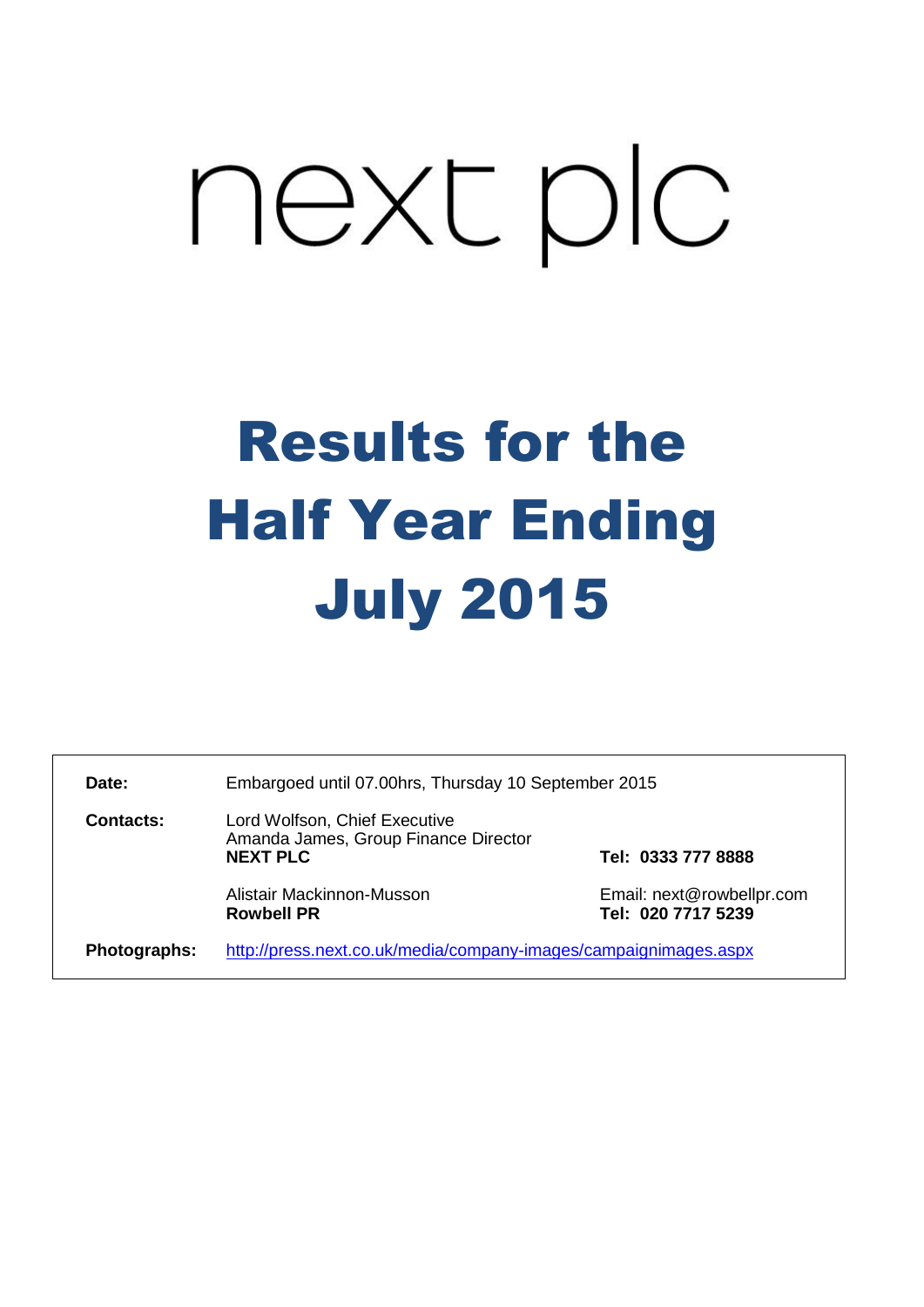# **CHIEF EXECUTIVE'S REVIEW**

### **Contents**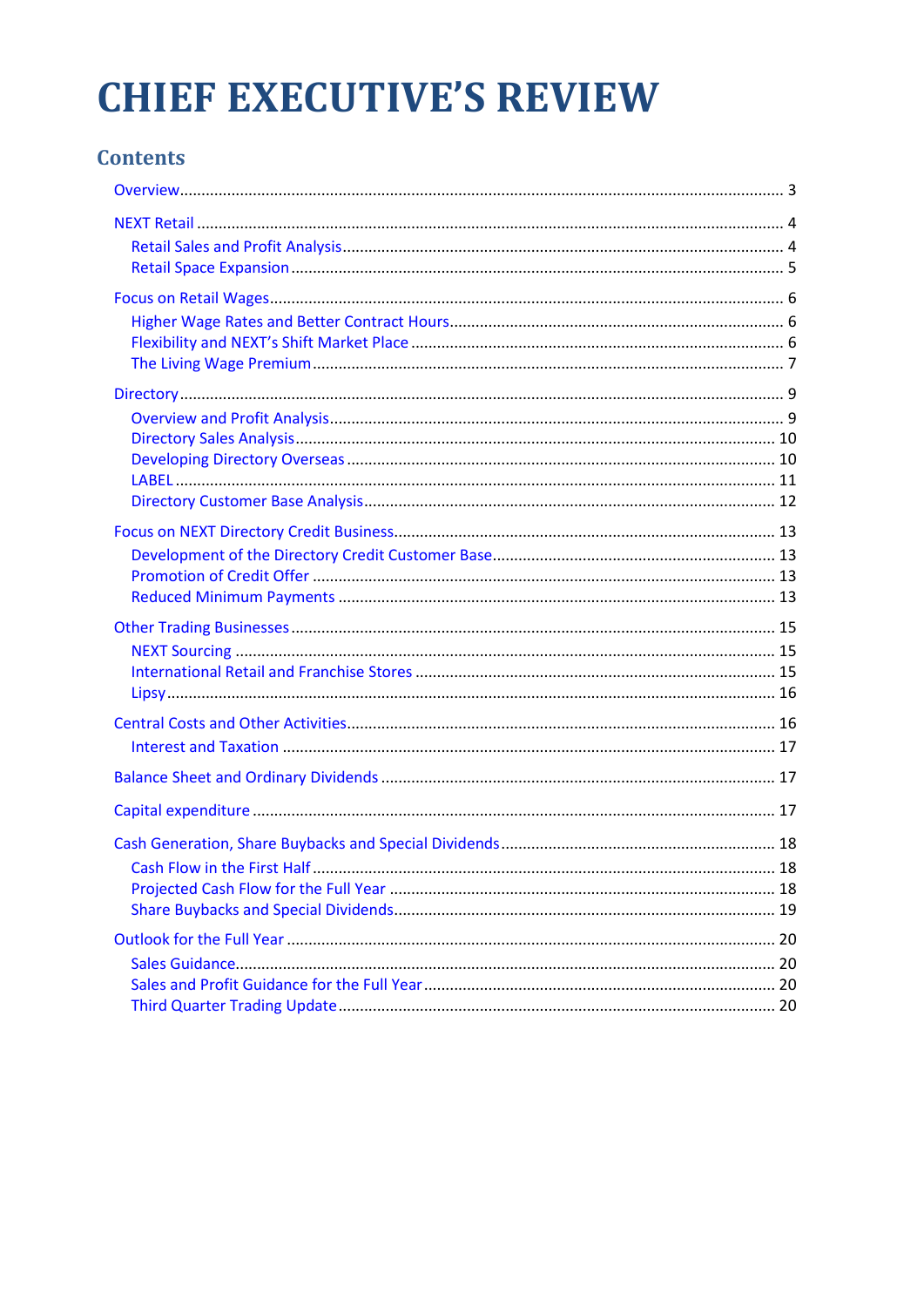## **CHIEF EXECUTIVE'S REVIEW**

### <span id="page-2-0"></span>**OVERVIEW**

Full price NEXT Brand sales for the first half of the year were marginally ahead of our expectations, up +**3.5%**. Lower markdown sales meant that total NEXT Brand sales were up +3.3%. Total NEXT Group sales (including NEXT Franchise sales) were up +2.7%.

Profit before tax was up +**7.1%**.Earnings Per Share (EPS) were up +8.0%, boosted by share buybacks last year. We are declaring an interim dividend of 53p, an increase of 6% on last year, which is in line with our expectations for full year growth in EPS.

| <b>SALES excluding VAT</b>    | <b>July 2015</b> | <b>July 2014</b> |         |
|-------------------------------|------------------|------------------|---------|
|                               | Em               | Em               |         |
| <b>NEXT Retail</b>            | 1,083.0          | 1,080.9          | $+0.2%$ |
| <b>NEXT Directory</b>         | 767.0            | 709.2            | $+8.2%$ |
| <b>NEXT BRAND</b>             | 1,850.0          | 1,790.1          | $+3.3%$ |
| Other                         | 57.4             | 66.4             |         |
| <b>Total NEXT Group sales</b> | 1,907.4          | 1,856.5          | $+2.7%$ |
| <b>Statutory Revenue</b>      | 1,890.5          | 1,849.6          |         |

| <b>PROFIT and EPS</b>               | <b>July 2015</b> | <b>July 2014</b> |         |
|-------------------------------------|------------------|------------------|---------|
|                                     | £m               | £m               |         |
| <b>NEXT Retail</b>                  | 161.0            | 152.3            | $+5.7%$ |
| <b>NEXT Directory</b>               | 184.1            | 172.1            | $+7.0%$ |
| <b>NEXT BRAND</b>                   | 345.1            | 324.4            | $+6.4%$ |
| Other                               | 16.9             | 14.7             |         |
| Operating profit                    | 362.0            | 339.1            | $+6.7%$ |
| Net interest                        | (14.9)           | (14.9)           |         |
| Profit before tax                   | 347.1            | 324.2            | $+7.1%$ |
| Taxation                            | (70.1)           | (66.5)           |         |
| Profit after tax                    | 277.0            | 257.7            | $+7.5%$ |
|                                     |                  |                  |         |
| <b>EPS</b>                          | 187.1p           | 173.3p           | $+8.0%$ |
| Ordinary interim dividend per share | 53.0p            | 50.0p            | $+6.0%$ |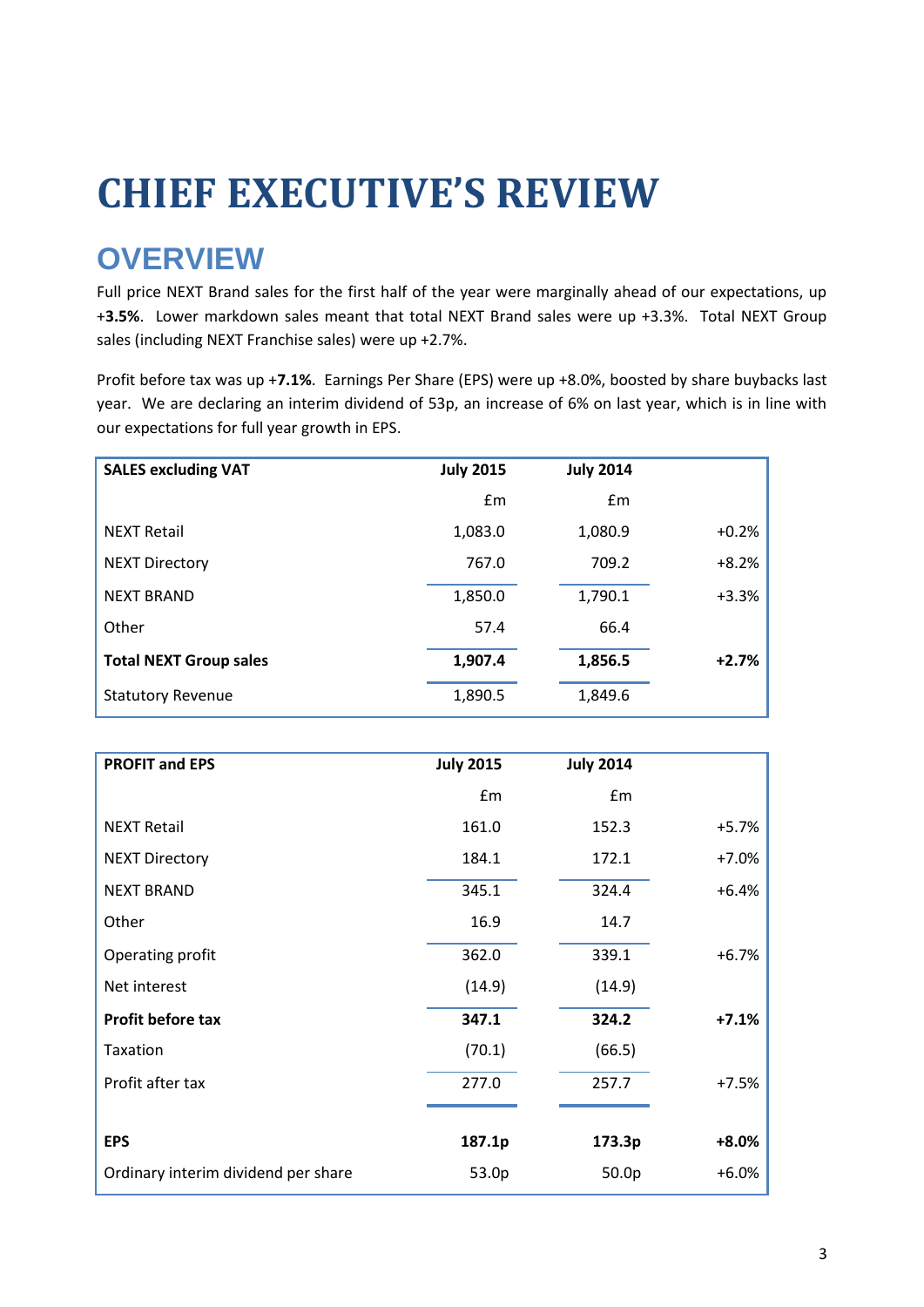### <span id="page-3-0"></span>**NEXT RETAIL**

### <span id="page-3-1"></span>**RETAIL SALES AND PROFIT ANALYSIS**

| £m                      | <b>July 2015</b> | <b>July 2014</b> |         |
|-------------------------|------------------|------------------|---------|
| Retail total sales      | 1,083.0          | 1,080.9          | $+0.2%$ |
| Retail operating profit | 161.0            | 152.3            | $+5.7%$ |
| Retail net margin       | 14.9%            | 14.1%            |         |

Total Retail sales were up +0.2%. Full price sales were up +0.8% and net new space contributed +2.2% to growth. In these circumstances, with property commitments rising faster than sales, it is surprising that Retail margins moved forward. The main reason for the margin improvement is that our buying teams over-achieved against their target margin, assisted by better currency rates. In addition, productivity improvements and the closure of underperforming stores meant that wage and property costs did not rise as much as might be expected.

The table below sets out significant margin movements by major heads of costs.

| Net operating margin on total sales last year |                                                                                                                                                                                                                                                                                                  | 14.1%   |
|-----------------------------------------------|--------------------------------------------------------------------------------------------------------------------------------------------------------------------------------------------------------------------------------------------------------------------------------------------------|---------|
| Bought-in gross margin                        | Over achievement against target buying margin +0.6% and a<br>planned increase in Home furniture margins +0.2%.                                                                                                                                                                                   | $+0.8%$ |
| <b>Markdown</b>                               | Margin improved as a result of full price sales growing faster<br>than markdown sales, and a non-recurring prior year stock<br>write off.                                                                                                                                                        | $+0.2%$ |
| Increase in store payroll                     | Increased rates of pay and holiday allowances would have cost<br>-0.6% but were partially offset by in-store productivity<br>initiatives which improved margin by +0.4%.                                                                                                                         | $-0.2%$ |
| <b>Store occupancy</b>                        | Rent and rates reduced margin mainly as a result of negative<br>like for like sales. However, this was largely offset by lower<br>depreciation on existing stores and the closure of low profit<br>stores. The majority of rent reviews and lease renewals<br>resulted in little or no increase. | $-0.1%$ |
| <b>Warehouse and</b><br>distribution          | The annual cost of living award increased warehouse wages as<br>a percentage of sales. In addition, Home furniture sales, which<br>have above average warehouse handling costs, increased their<br>participation of sales.                                                                       | $-0.2%$ |
| <b>Central overheads</b>                      | Margin increased mainly due to lower staff incentives.                                                                                                                                                                                                                                           | $+0.3%$ |
| Net operating margin on total sales this year |                                                                                                                                                                                                                                                                                                  | 14.9%   |

We expect Retail net margins for the second half to be broadly in line with last year, as we do not anticipate achieving the same bought-in gross margin gains.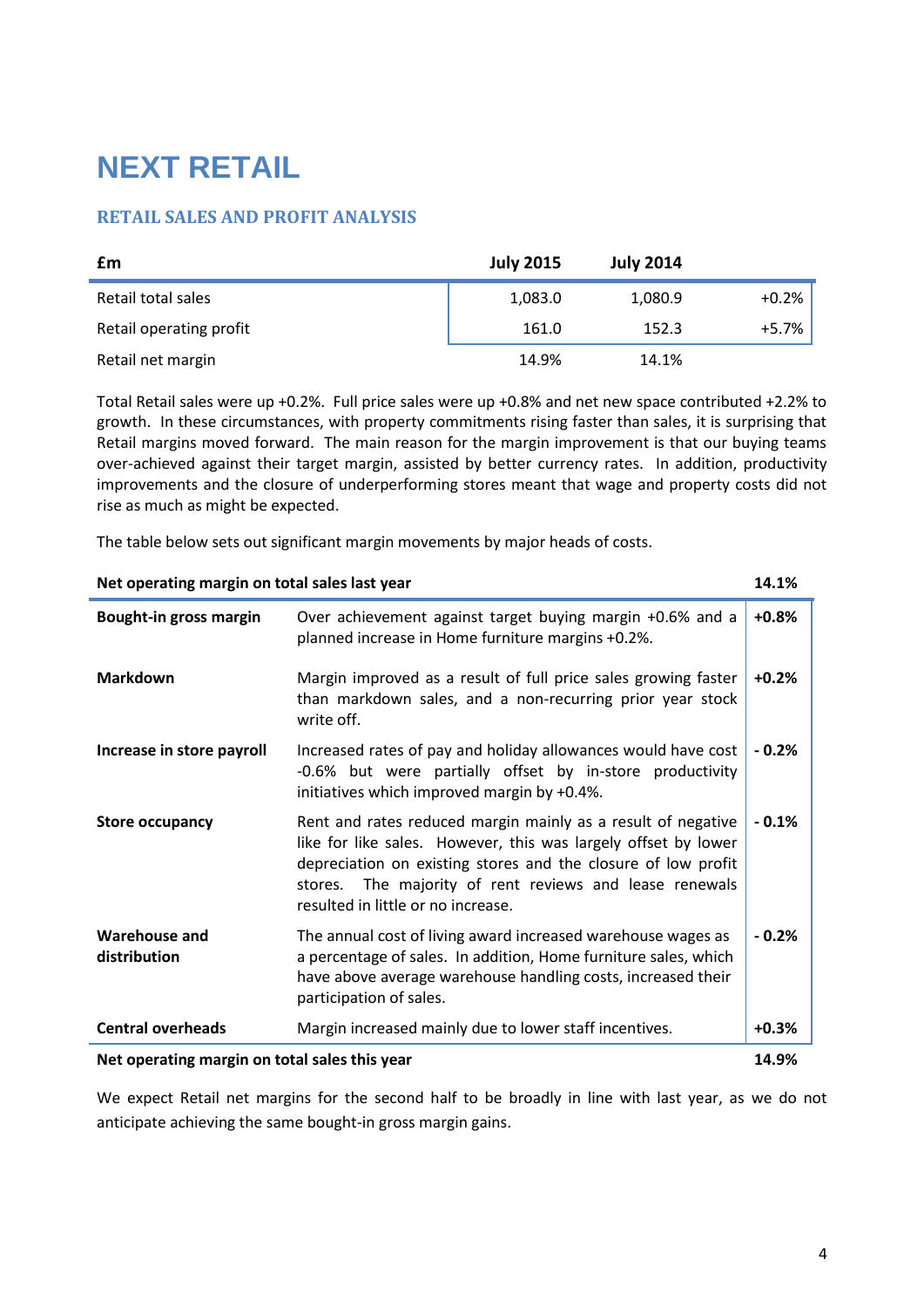### <span id="page-4-0"></span>**RETAIL SPACE EXPANSION**

The addition of profitable new locations, the relocation and expansion of successful stores and the closure of underperforming stores remain central to the development of our retail business. We are now planning to increase net trading space by 293,000 square feet this year. This is 57,000 square feet less than planned because the opening of two large stores has slipped into the beginning of next year.

The table below sets out the planned change in store numbers and space for the full year.

|                                  | <b>Store Numbers</b>     | Sq. Ft. (000's) |
|----------------------------------|--------------------------|-----------------|
| January 2015                     | 539                      | 7,373           |
| New stores, including 8 re-sites | $+22$                    | $+416$          |
| Closures, including 11 re-sites  | $-19$                    | $-179$          |
| Extensions (13)                  | $\overline{\phantom{0}}$ | $+56$           |
| January 2016 (e)                 | 542                      | 7,666           |

Looking beyond the current year, we estimate that we will add around 350,000 square feet of net trading space in both 2016 and 2017. Of course, this is only a rough estimate at this stage and much will depend on the property deals we are able to achieve and required planning permissions.

### **Returns on Capital and Profitability**

Profitability of stores opened in the last 12 months is forecast to average 24% and payback on the net capital invested is expected to be 18 months. Both figures meet Company investment hurdles of 15% store profitability and 24 months capital payback. The table below sets out the profitability and returns from new space, broken down into Fashion and large Home & Fashion stores. These new larger format stores have a two storey stand-alone Home store adjacent to a fashion store.

| New space                   | Sales vs<br>target | <b>Forecast</b><br>profitability | <b>Forecast</b><br>payback |
|-----------------------------|--------------------|----------------------------------|----------------------------|
| Fashion                     | $+2.4%$            | 21.9%                            | 18 months                  |
| Large format Home & Fashion | $+15.9%$           | 25.2%                            | 18 months                  |
| <b>Total</b>                | $+10.2%$           | 23.9%                            | 18 months                  |

We have experienced some inflation in the cost per square foot of new space; this is partly as a result of enhanced shopfit specifications and partly down to building cost inflation. Looking at the openings we have planned for the next 12 months, there are a couple where we decided to stretch our payback criteria, although never to more than 30 months.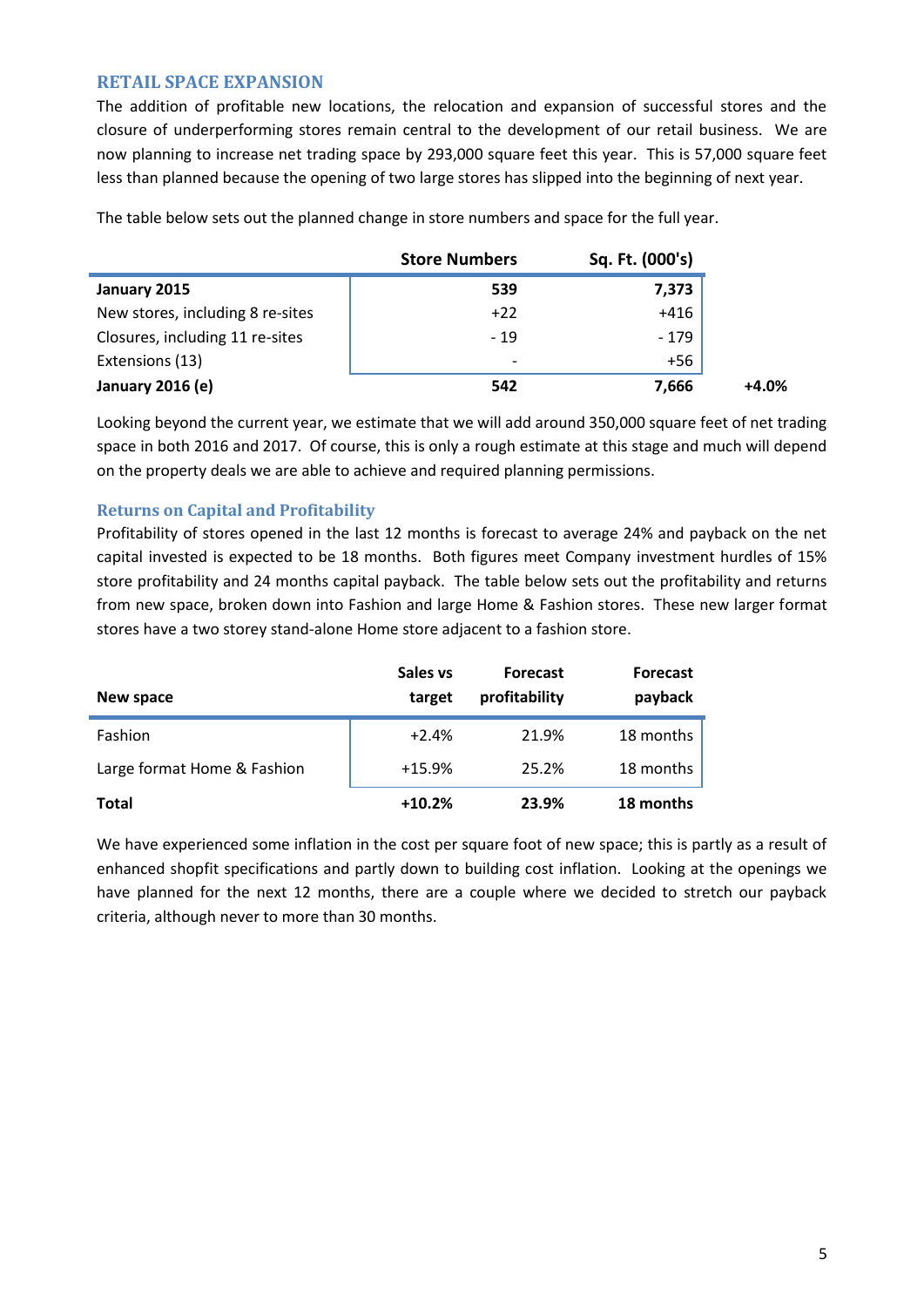### <span id="page-5-0"></span>**FOCUS ON RETAIL WAGES**

Starting wages in the retail sector have been the subject of much discussion over the last two years, culminating with the announcement of the Living Wage Premium in the July Budget. This section sets out the improvements NEXT has made in our starter wages, terms and conditions over the last four years. It goes on to examine the implications of the Living Wage Premium on the economics of our business.

### <span id="page-5-1"></span>**HIGHER WAGE RATES AND BETTER CONTRACT HOURS**

When we started the process of improving our Retail customer service in June 2013 we recognised that we needed to change our terms of employment. This was not only about rate of pay, just as important were the contractual terms, conditions and hours we offered to our staff.

The table below shows how our starter rates of pay<sup>1</sup>, average weekly hours worked, and average weekly pay have changed over four years. As can be seen, in October of this year, the combination of increasing pay rates and longer contracts means that, on average, our staff will be earning 43% more than in 2012.

|                                                                            | Oct<br>2012 | Oct<br>2013 | Oct<br>2014 | Oct<br>2015(e) |
|----------------------------------------------------------------------------|-------------|-------------|-------------|----------------|
| Adult starter hourly rate <sup>1</sup> (NB Excludes bonuses <sup>2</sup> ) | £6.21       | £6.33       | £6.70       | £7.04          |
| % growth in hourly rate versus 2012                                        |             |             |             | $+13%$         |
| % growth in average weekly hours versus 2012                               |             |             |             | $+26%$         |
| % growth in average weekly pay versus 2012                                 |             |             |             | $+43%$         |
| Retail payroll as a percentage of sales                                    | 11.9%       |             |             | 12.1%          |

Despite increasing wage rates (up 13%) and declining same-store sales, branch wages have only risen by +0.2% as a percentage of sales. This is because most of the increase in wage rates has been funded through a series of productivity improvements.

### <span id="page-5-2"></span>**FLEXIBILITY AND NEXT'S SHIFT MARKET PLACE**

In order to achieve the increase in average hours per employee, we have moved away from large numbers of people working relatively few hours, towards employing fewer people on longer hours contracts. This means that we have fewer, better paid, better trained and more experienced staff. This change has been achieved through natural staff turnover and without any redundancies.

The downside of employing fewer people on longer contracts is that we have much less potential to flex up hours in the business to meet peak trading requirements. We have addressed this problem by creating an extremely popular online Shift Market Place for our staff. Three weeks in advance, we forecast our staffing requirements according to expected trading conditions. Additional hours required to cover unexpected peaks are advertised on the Market Place and surplus hours are offered up as 'timeoff available'. Staff then have the opportunity to use Market Place hours to either boost their hours or manage additional time off. Staff who know they will always want to work certain additional hours can configure their timetable as permanently available; this enables them to automatically receive any available extra hours without having to watch the Market Place.

 $\overline{\phantom{a}}$  $<sup>1</sup>$  Rates quoted are for 21 years and older, working outside Greater London</sup>

 $2$  Excludes customer service bonuses which this year average 50p per hour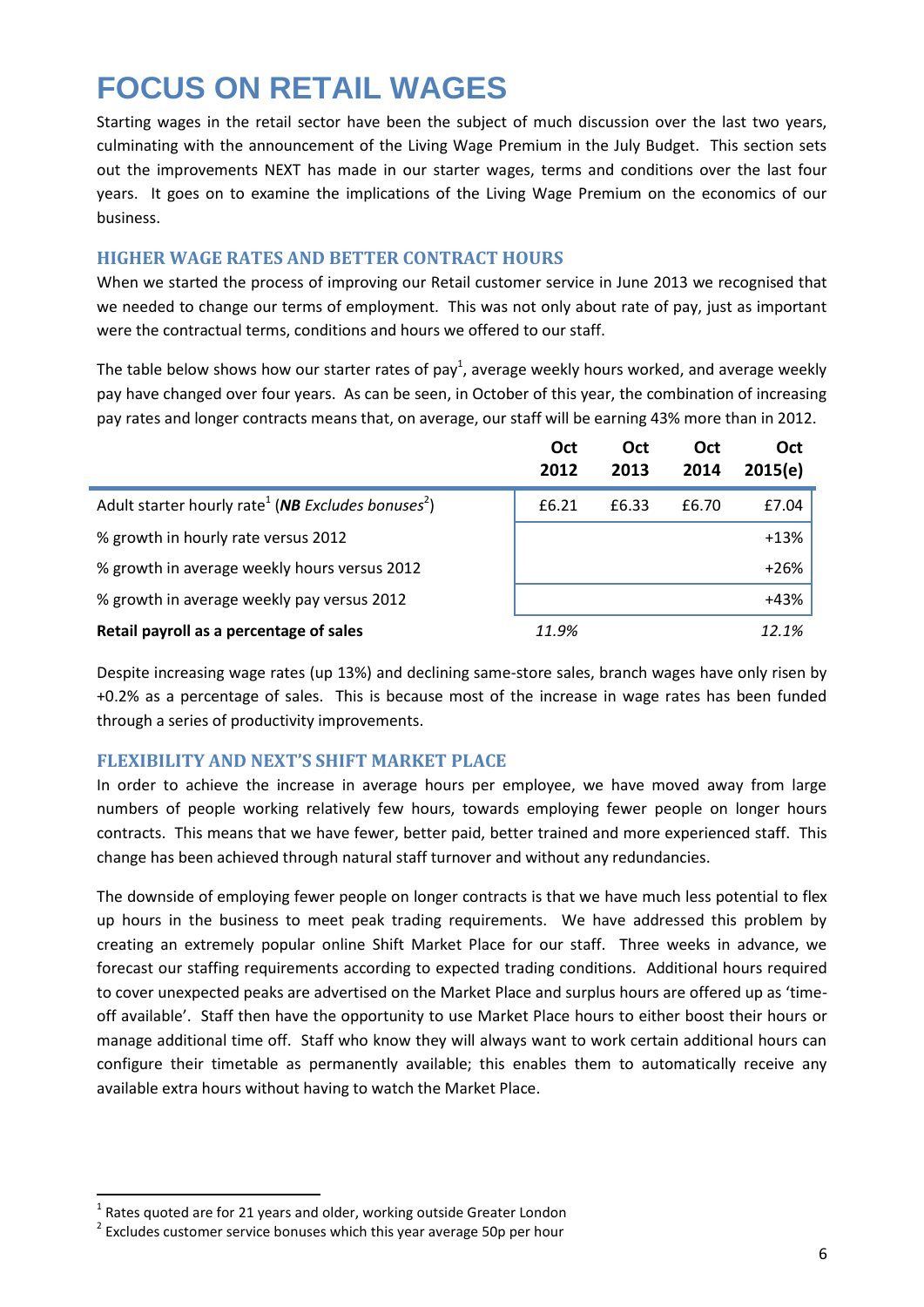### <span id="page-6-0"></span>**THE LIVING WAGE PREMIUM**

#### **Nature and Impact of the Living Wage Premium**

In July the Government announced the introduction of the Living Wage Premium (LWP) which sets a new minimum wage for employees who are twenty five years old and above. The LWP has been set at £7.20 from April 2016, which is 55% of the forecast 2016 median wage.

The introduction of the LWP needs to be taken in the context of the scaling back of Working and Family Tax Credits. The tax credit system, by supplementing lower wages, almost certainly constrained market wage rates. So, even without the introduction of the LWP, the lowest wages are likely to have risen faster than general wage inflation anyway, through normal market forces.

#### **A Level Playing Field**

l

Importantly, this measure affects all employers equally, both within and outside the retail sector. It is therefore unlikely to affect the competitiveness of any individual business. Additional wage costs are likely to be similar for most clothing retailers, so any resulting price rises should be comparable across the industry.

### **Calculation of the Living Wage Premium**

The stated intention is to raise the LWP to 60% of the median wage by 2020. This increase, combined with the Office for Budget Responsibility's (OBR) forecast for wage inflation of circa 4.5% per annum, means that the LWP is forecast to be £9.35 in April 2020. (The economics of this forecast are set out in Appendix B of the OBRs 'Economic and Fiscal Outlook Report, July 2015<sup>3</sup>)

In assessing the economic impact of the LWP it is important to separate the two components of the increase between:

- 1. The impact of raising the LWP to 60% of the median wage.
- 2. The effect of general wage inflation which is forecast to increase the median wage.

The following table breaks down the financial impact of the increase into three components. Firstly the effect of raising the LWP to 55% of the median in 2016; secondly the effect of taking the LWP to 60% of the median wage without any inflation in the median wage; and finally the effect on the LWP of forecast inflation in the median wage to 2020.

|                                                                    | Rate of | Increase  |
|--------------------------------------------------------------------|---------|-----------|
|                                                                    | pay     | vs Oct 15 |
| National Minimum Wage October 2015                                 | £6.70   |           |
| Effect of:                                                         |         |           |
| Increase to 55% of median wage (2016)                              | £7.20   | $+7%$     |
| Increase to 60% of median wage (2020, with no inflation in median) | £7.85   | $+17%$    |
| Add effect of inflationary increase in median wage @circa 4.5% pa  | £9.35   | $+40%$    |

From a retailer's perspective, *general wage* inflation is not such a worry, as long as wages are rising in real terms. In these circumstances the price rises required to cover our additional overheads could be passed on to consumers without adversely impacting sales. The logic is that if our customers' wages are rising much faster than our prices, they are unlikely to reduce the amount of clothing they purchase.

 $^3$  http://cdn.budgetresponsibility.independent.gov.uk/July-2015-EFO-234224.pdf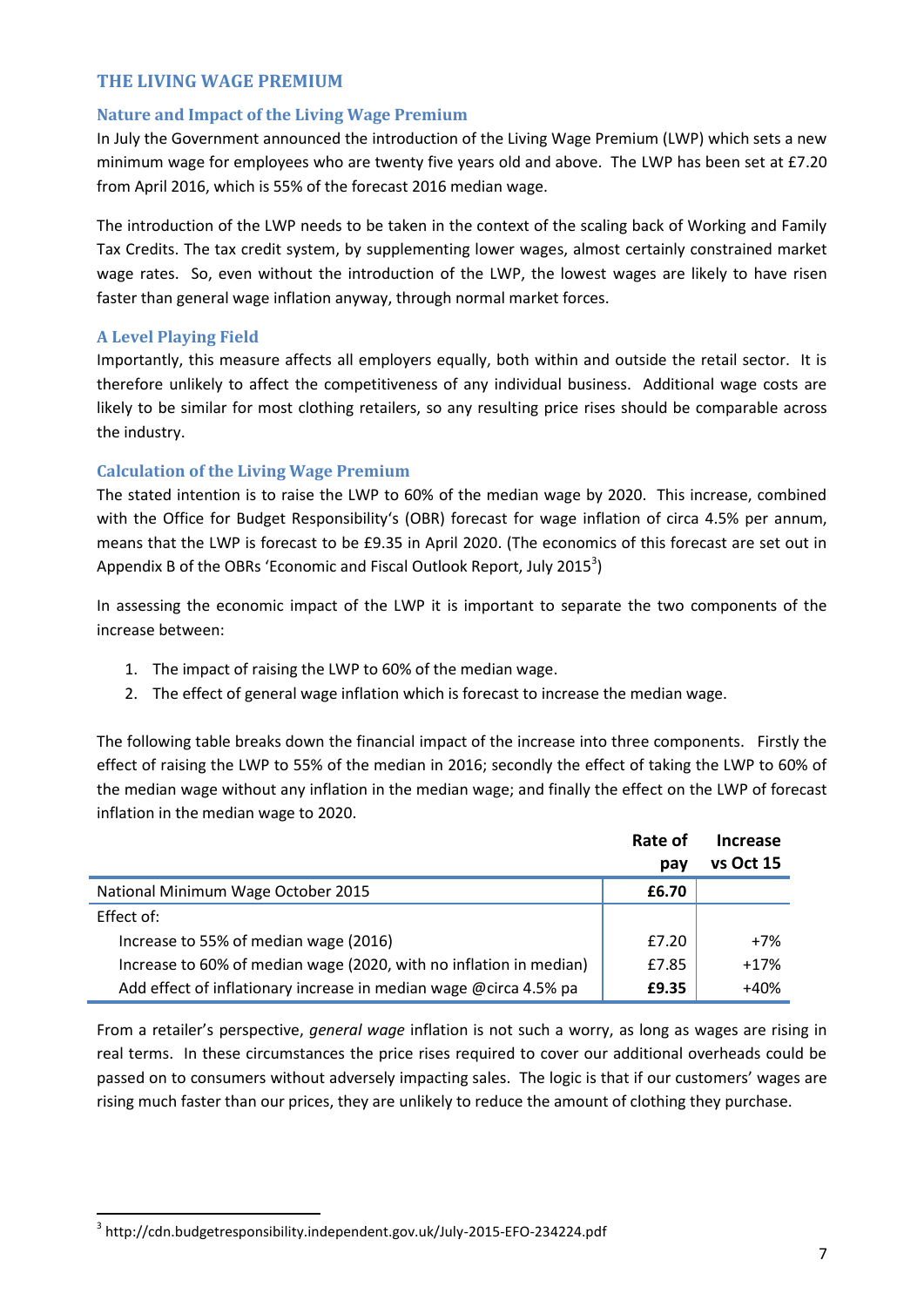#### **Implications for NEXT Wage Costs and Prices**

NEXT's total UK wages, at circa £600m, represent 15% of our sales. Of these, about £100m relates to those who would qualify for the LWP. Our adult starter rate will already be £7.04, so the increase to £7.20 in 2016 is manageable. We estimate that the cost of implementing the LWP next year will be £2m.

Looking beyond 2016, we estimate that the cost of the further rises in the LWP to 2020, *over and above the rate of general wage inflation*, will be £27m per annum. Of this, £11m relates to the wages of those who will be paid the LWP. The remaining £16m is the knock-on effect of maintaining wage differentials for supervisors, junior managers and other more skilled or demanding roles within the business (such as specialist call centre work).

The table below sets out the likely increases in NEXT's total wages given our internal estimate of the additional costs of the LWP and the OBR's estimate of general wage inflation. The second column gives the price rises necessary to cover these costs.

| Cost Driver                                      | 2020 additional<br>wage costs<br>(e) | <b>Price rise</b><br>2020 vs 2016<br>(e) |
|--------------------------------------------------|--------------------------------------|------------------------------------------|
| Cost of those earning LWP                        | f11m                                 |                                          |
| Cost of maintaining wage differentials           | £16m                                 |                                          |
| Total cost of LWP                                | E27m                                 | 1%                                       |
| Cost of general wage inflation (@4.5% per annum) | £120m                                | 5%                                       |
| Total increase in wages and prices to 2020       | £147m                                | 6%                                       |

The £27m additional LWP cost is not immaterial but, in the context of NEXT's wider cost base, is not transformative. We estimate that we would need to increase prices by around 1% to compensate for this cost which, taken over four years, is unlikely to have a material effect on the trading performance of the business. It should be noted that this is probably a pessimistic view of the required price rise, as we have assumed no improvements in productivity. In reality, we hope to be able to compensate for some wage inflation through increased productivity measures throughout the business.

In summary, as long as the LWP is linked to 60% of the median wage, we believe that the burden is manageable. The resulting price increases are also likely to be affordable in the context of forecast general wage inflation of 4.5% per annum.

### **General wage inflation and its effect on the LWP**

There is an uncertainty as to what will happen in the event that median wage inflation is lower than the forecast 4.5% per annum. In order for the LWP to hit £9 per hour in 2020, inflation in the median wage needs to be 3.5%. If, however, wage inflation runs below 3.5% then achieving £9 in 2020 may be problematic, as it would mean raising the LWP above 60% of the median wage. Such a move would mean that maintaining reasonable wage differentials would be likely to move the median level itself, creating a potentially harmful inflationary loop.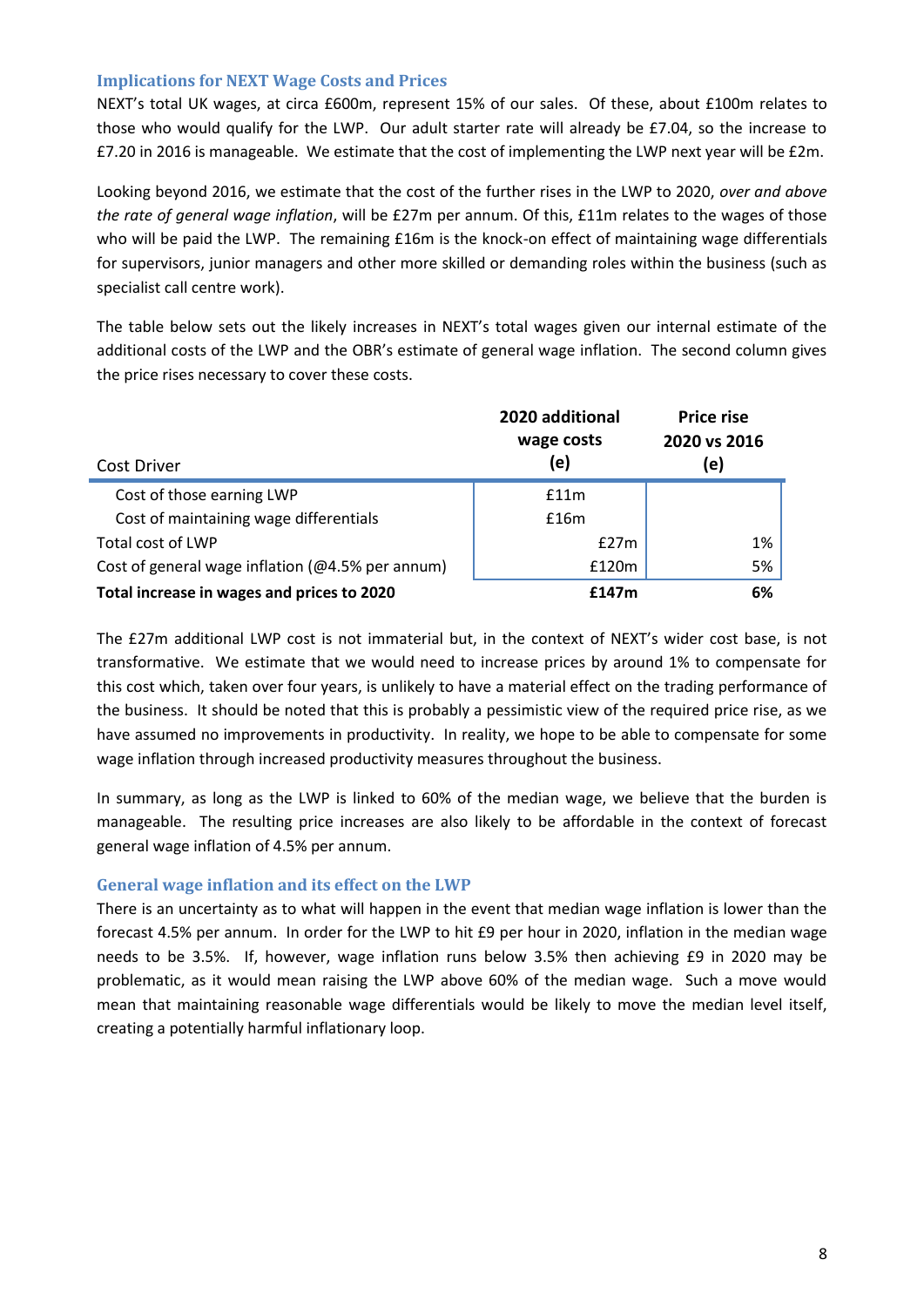### <span id="page-8-0"></span>**DIRECTORY**

### <span id="page-8-1"></span>**OVERVIEW AND PROFIT ANALYSIS**

| £m                         | <b>July 2015</b> | <b>July 2014</b> |         |
|----------------------------|------------------|------------------|---------|
| Directory total sales      | 767.0            | 709.2            | $+8.2%$ |
| Directory operating profit | 184.1            | 172.1            | $+7.0%$ |
| Directory net margin       | 24.0%            | 24.3%            |         |

Total NEXT Directory sales grew by +8.2% in the first half, with full price sales growing +7.5%. Profit grew by +7.0%. The table below sets out significant margin movements by major heads of costs.

| Net operating margin on total sales last year |                                                                                                                                                                                                                                                                                                                                   | 24.3%   |
|-----------------------------------------------|-----------------------------------------------------------------------------------------------------------------------------------------------------------------------------------------------------------------------------------------------------------------------------------------------------------------------------------|---------|
| <b>Bought-in gross margin</b>                 | Gross margin on UK NEXT sales rose in line with Retail and<br>would have added +0.8% to margin. However this gain was<br>partially offset by an increase in LABEL and International sales<br>which both achieve lower bought-in margins.                                                                                          | $+0.5%$ |
| <b>Higher markdown</b>                        | Directory stock for Sale increased by 22% and clearance rates<br>(the percentage of units sold in the Sale) also reduced.                                                                                                                                                                                                         | $-0.5%$ |
| <b>Reduction in bad debt</b>                  | Bad debt costs reduced, increasing margin.                                                                                                                                                                                                                                                                                        | $+0.1%$ |
| <b>Interest income</b>                        | Interest income grew, but at a lesser rate than total sales.<br>This was due to an increased participation of cash sales and<br>reduced APR charges. These effects have been partially<br>offset by additional interest income on higher average<br>customer balances (see "Focus on NEXT Directory Credit<br>Business" section). | $-0.2%$ |
| Warehouse &<br>distribution                   | Distribution costs have risen as a result of increased<br>International sales. In addition, the annual cost of living<br>award increased warehouse wages as a percentage of sales.                                                                                                                                                | $-0.9%$ |
| <b>Marketing costs</b>                        | We cut out some of last year's less productive marketing<br>campaigns and costs.                                                                                                                                                                                                                                                  | $+0.4%$ |
| <b>Central overheads</b>                      | Margin increased mainly due to lower staff incentives.                                                                                                                                                                                                                                                                            | $+0.3%$ |
| Net operating margin on total sales this year |                                                                                                                                                                                                                                                                                                                                   | 24.0%   |

We expect that Directory margins for the full year will be broadly in line with last year.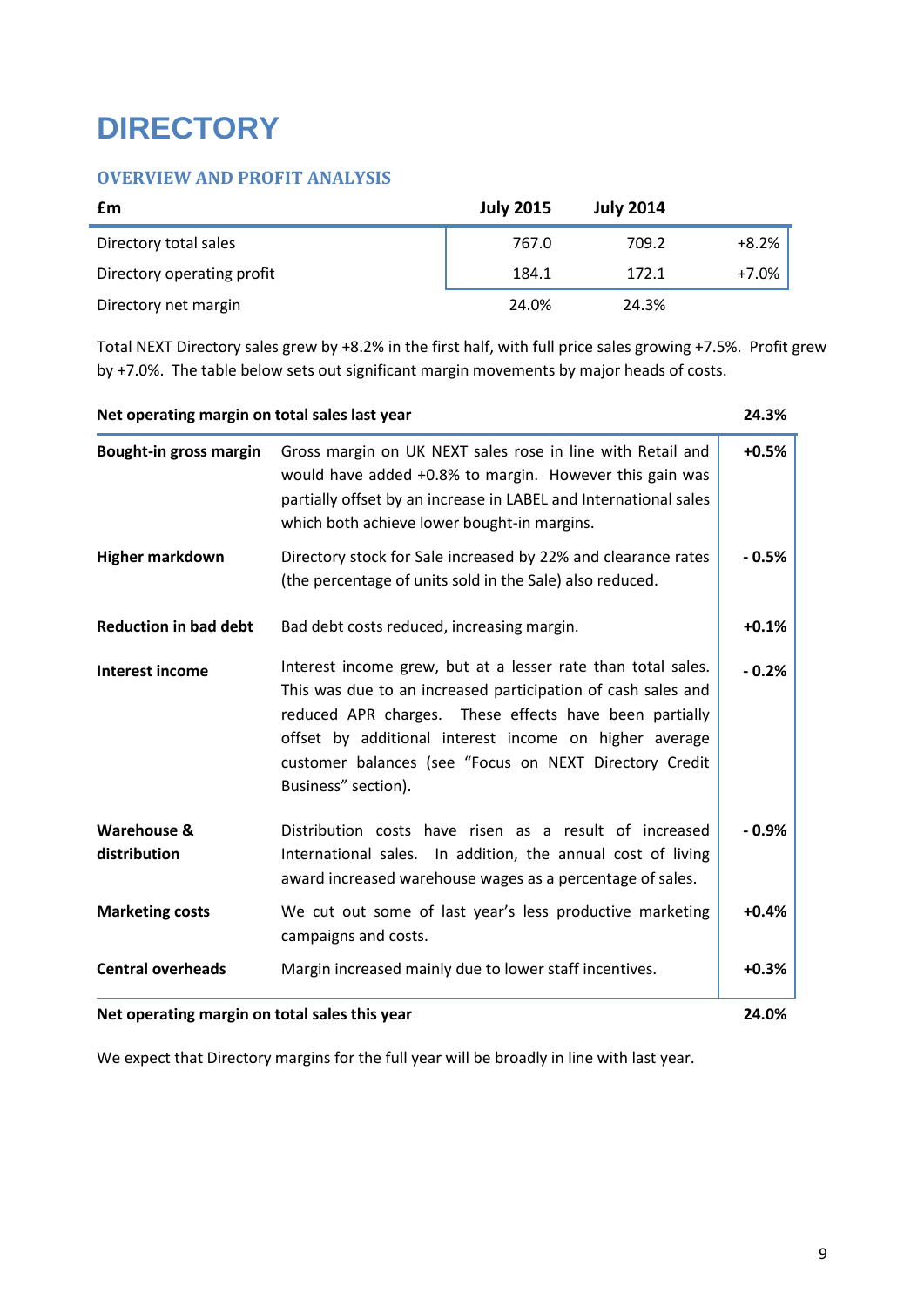### <span id="page-9-0"></span>**DIRECTORY SALES ANALYSIS**

Over the course of the last three years the nature of the NEXT Directory business has slowly changed. As NEXT Directory matures in the UK, growth in sales has increasingly come from two new sources. In the UK, LABEL's third party branded sales contributed more to growth than the NEXT brand; outside the UK, our online overseas business is now large enough to make a meaningful contribution to growth.

The table below shows the growth in sales for each element of the business. Directory sales in the UK grew by +6.3% and overseas by +24.1%.

#### **Sales Growth**

| UK NEXT                   | + £19m  | $+3.3%$  |
|---------------------------|---------|----------|
| UK LABEL                  | $+£22m$ | $+30.5%$ |
| <b>UK Total</b>           | + £41m  | $+6.3%$  |
| Overseas                  | $+£17m$ | $+24.1%$ |
| <b>Total sales growth</b> | + £58m  | $+8.2%$  |

#### <span id="page-9-1"></span>**DEVELOPING DIRECTORY OVERSEAS**

Over the last twelve months, our focus has been to improve the speed of delivery overseas, in particular through the development of local distribution hubs. In October last year we opened a hub in Northern Ireland, allowing us to offer next day delivery to both Northern Ireland and Eire. This hub stocks small amounts of each item we sell. Customer orders are satisfied from the hub which receives bulk replenishment deliveries several times a week. The operation has been successful and served as a model for additional hubs further afield. We are developing local distribution hubs in the following territories:

#### **RUSSIA**

In March we opened a local hub and a small call centre in Russia. This has allowed us to offer a next day delivery service to customers in Moscow, 48 hour delivery to St Petersburg and between 2-5 days for our other Russian customers, a huge improvement on our previous lead times. In operational terms (systems, recruitment, productivity) the hub has performed well. The main lesson for future hubs was that the work associated with local testing and customs took much longer than expected.

#### **CHINA**

We have recently commissioned a new hub in Shanghai. It is now operational and servicing our business in Hong Kong. We expect to begin servicing mainland China and Taiwan later in the year. Delivery times will improve from between 8-14 days currently to between 1-5 days, depending on customer location. The operation is managed by a third party, so there has been very little capital investment required.

#### **GERMANY**

We currently deliver next day, by air, to Germany, Belgium and France; however we are only able to offer the service four days a week and the air freight involved is expensive. By the end of the year we aim to open a hub in the centre of Germany, allowing us to offer a more reliable, regular and less expensive next day delivery service. This hub may also allow us to deliver more efficiently to countries neighbouring Germany.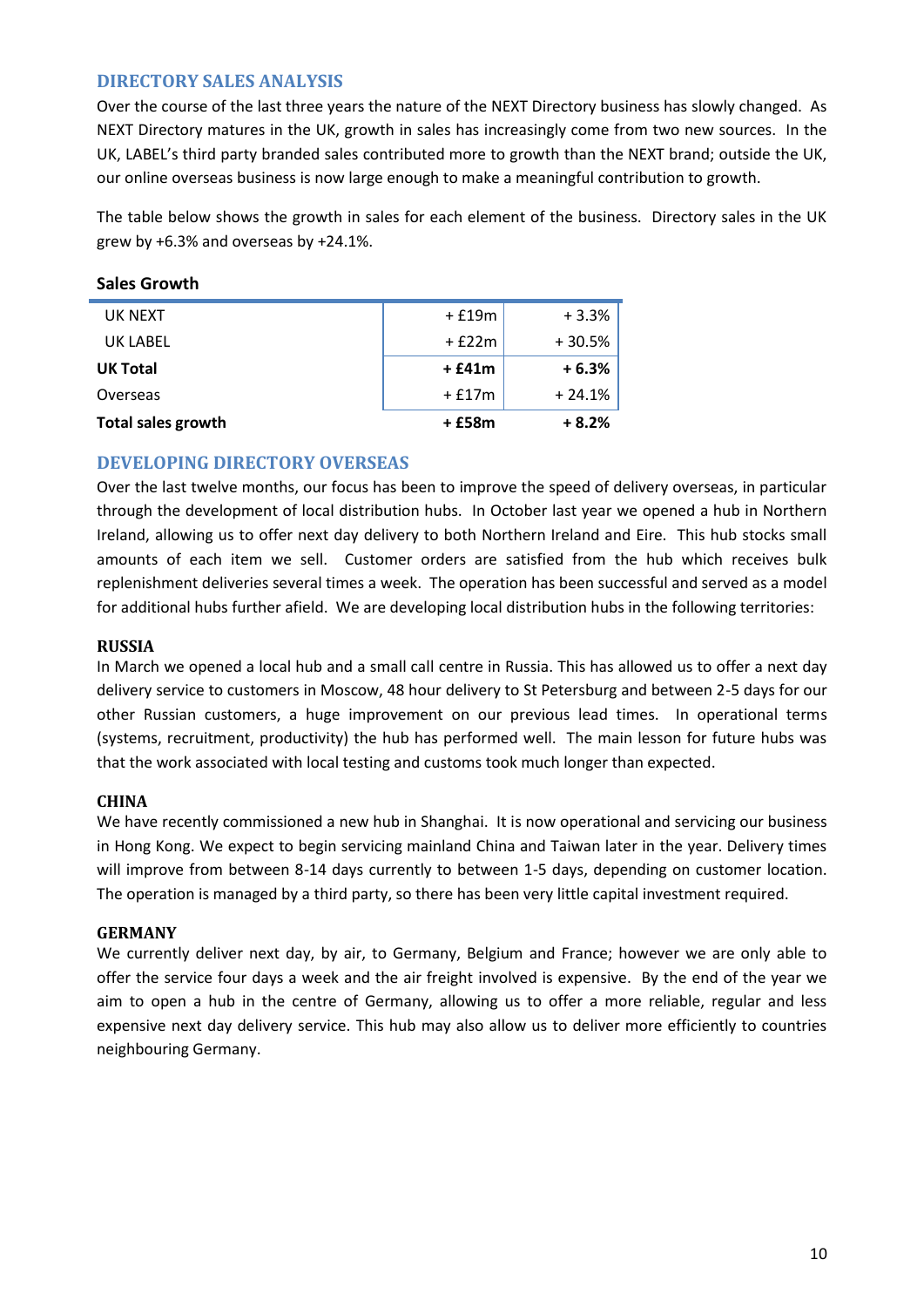### **Overseas Sales and Profitability**

The table below sets out the last three years' sales, profits and net margins for Directory overseas. The fourth column gives an estimate of the sales and profitability we are expecting for the full year. Margin has been eroded by 1.5%, mainly as a result of our decision not to pass on to our customers the full cost of some local currency devaluations.

| £m            | January<br>2013 | January<br>2014 | January<br>2015 | January<br>2016(e) |
|---------------|-----------------|-----------------|-----------------|--------------------|
| Sales         | 54              | 101             | 163             | 203(e)             |
| Net profit    | 10              | 18              | 30              | 33(e)              |
| Profitability | 19%             | 18%             | 18%             | 16.5% (e)          |

### <span id="page-10-0"></span>**LABEL**

l

Several years ago we started selling non-competing third party brands through the NEXT Directory. Last year we printed our first LABEL catalogue, dedicated to promoting our third party offer. We now issue four, 400-page LABEL catalogues a year, to coincide with the launch of each major season. LABEL has its own dedicated website, labelonline.co.uk, and its ranges are also available through next.co.uk.

We continue to engage with new premium brands that do not directly compete with NEXT ranges and that enhance our overall customer offer. In the first half of the year we added 17 major brands and expect to add a further 14 in the second half.

### **LABEL Sales and Profitability**

For the full year we expect LABEL full price sales to be up +20%. This is lower than our initial plan which, in hindsight, at +30% was too ambitious. So we expect total sales (including markdown) to be up more than full price sales. The table below sets out our forecast sales and profitability for the current year. These figures now include Lipsy sales which were previously included in NEXT Directory.

| £m                                | January<br>2015 | January<br>2016(e) |        |
|-----------------------------------|-----------------|--------------------|--------|
| Total Sales exc. VAT <sup>4</sup> | 145             | 180 (e)            | $+25%$ |
| Profitability <sup>4</sup>        | 14%             | 15% (e)            |        |

 $4$  Excludes interest income on LABEL items purchased on the NEXT Directory account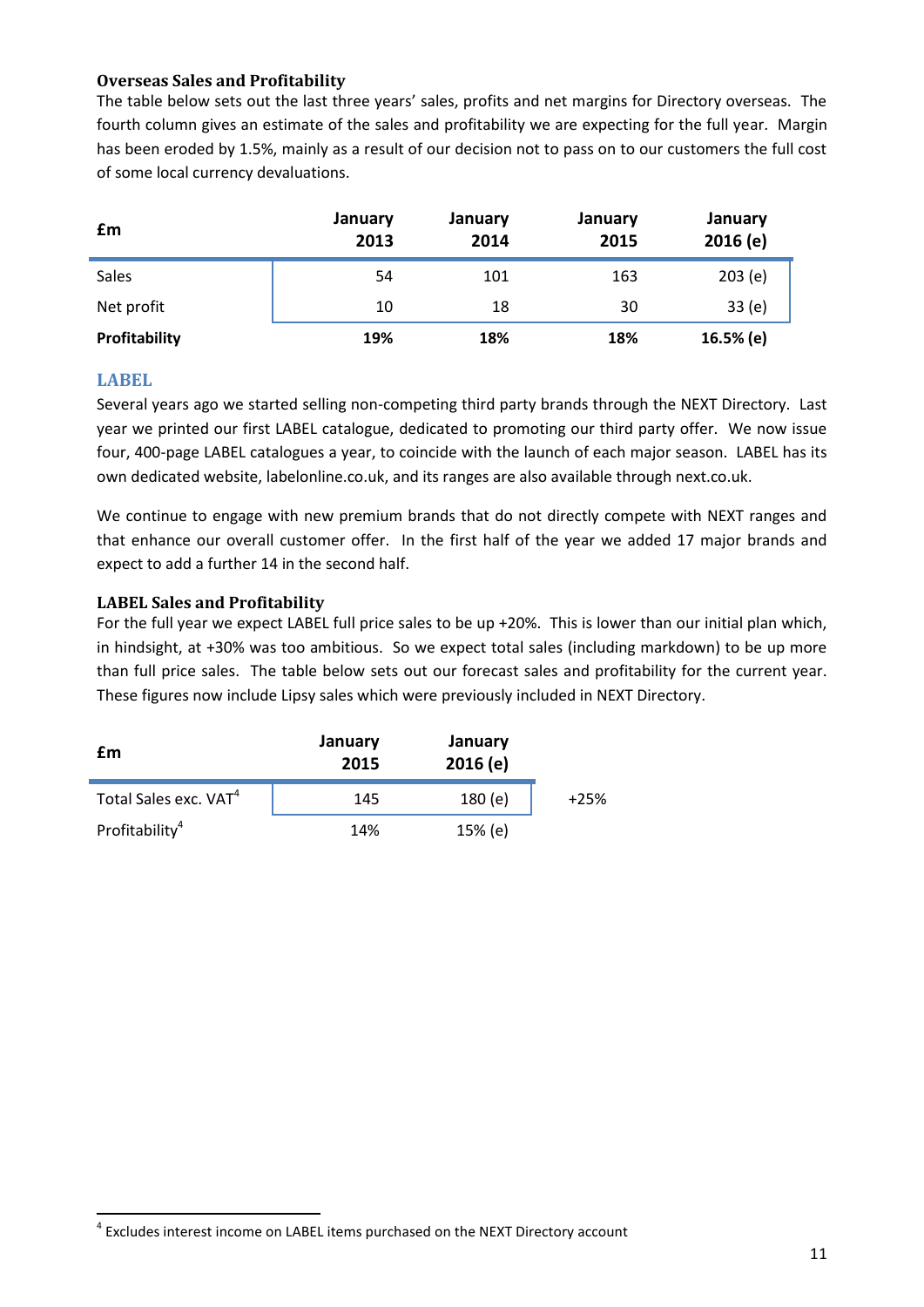### <span id="page-11-0"></span>**DIRECTORY CUSTOMER BASE ANALYSIS**

Active customers increased by 13% to 4.5 million. The table below sets out the growth in our UK and overseas customer base.

|                               | July              | July              |        |
|-------------------------------|-------------------|-------------------|--------|
| <b>Average customers</b>      | 2015              | 2014              |        |
| UK credit account             | 2.66m             | 2.74m             | - 3%   |
| UK cash                       | 1.14m             | 0.81 <sub>m</sub> | $+40%$ |
| <b>Total UK</b>               | 3.80m             | 3.55m             | $+7%$  |
| Overseas                      | 0.71 <sub>m</sub> | 0.43m             | $+65%$ |
| <b>Total active customers</b> | 4.51 <sub>m</sub> | 3.98m             | $+13%$ |

Given the relative maturity and scale of the NEXT Directory customer base, it is perhaps surprising to see UK customers growing by 250,000. This continued growth is a reflection of the increased reach that the internet has given to home shopping companies. However, these new customers are also changing the structure of our customer base. There is an increasing emphasis on cash customers, who pay at the point of order with a debit or credit card, and a corresponding stagnation in our credit customer base who shop using a NEXT Directory account.

This change represents a challenge to the Directory credit business, which increasingly must regard itself in competition with credit cards rather than other home shopping accounts. In our Year End Report in March we discussed the steps we were taking to make the Directory account more relevant to new customers. The progress we have made is discussed in more detail in the following focus section.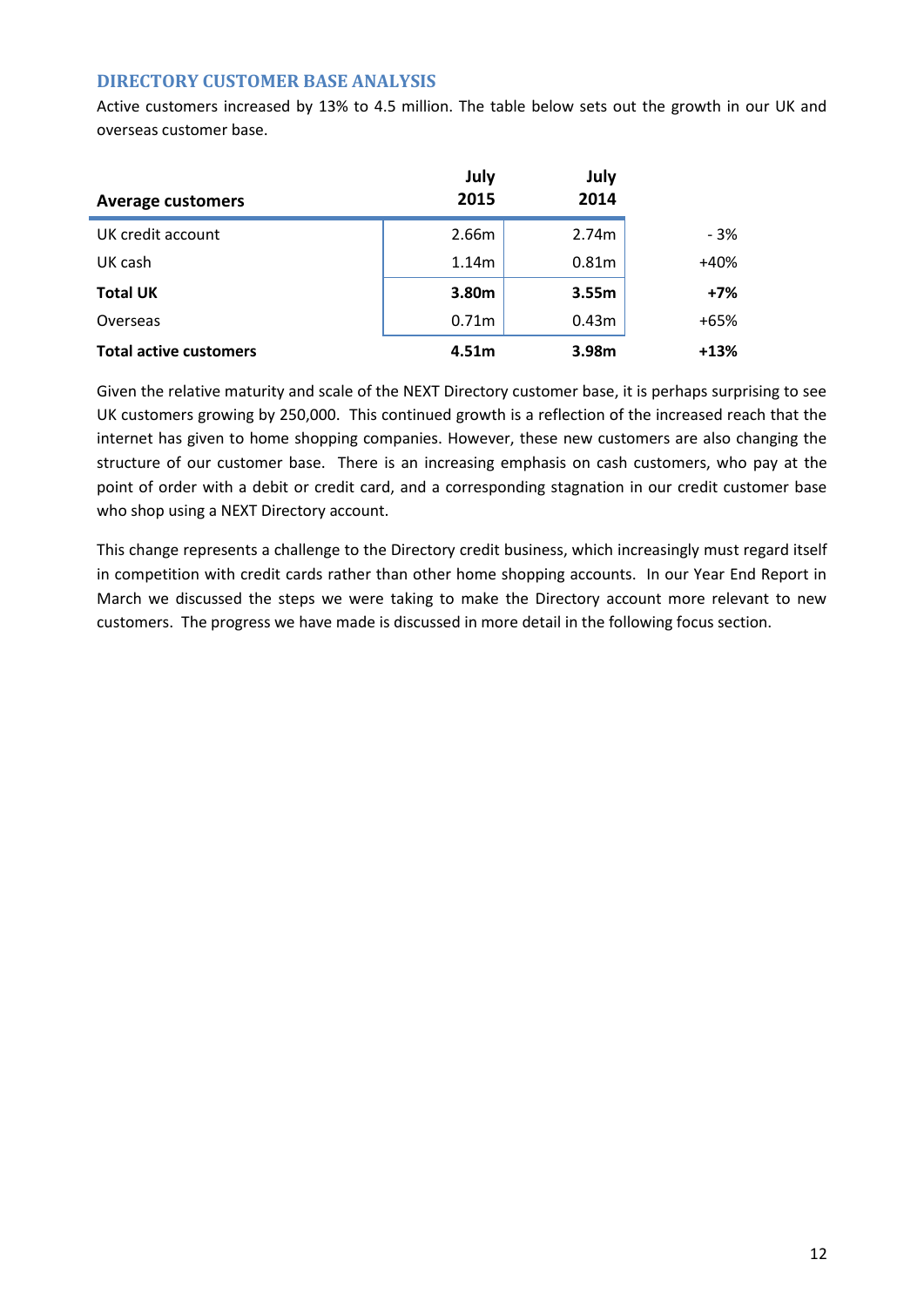### <span id="page-12-0"></span>**FOCUS ON NEXT DIRECTORY CREDIT BUSINESS**

### <span id="page-12-1"></span>**DEVELOPMENT OF THE DIRECTORY CREDIT CUSTOMER BASE**

The table below shows how the credit customer base has changed over the last four years:

|                                        | July   | July             | July             | July             |
|----------------------------------------|--------|------------------|------------------|------------------|
|                                        | 2012   | 2013             | 2014             | 2015             |
| Opening credit customers               | 2.5m   | 2.7 <sub>m</sub> | 2.8 <sub>m</sub> | 2.7 <sub>m</sub> |
| % Leavers                              | $-22%$ | $-21%$           | $-22%$           | $-18%$           |
| % New customer accounts                | $+28%$ | $+25%$           | $+19%$           | $+15%$           |
| Net change in credit account customers | $+6%$  | $+4%$            | - 3%             | $-3%$            |
| Credit sales growth                    | $+12%$ | +5%              | $+10%$           | $+2%$            |

The table shows that the decline in the credit customer base stems from the decline in the recruitment of *new* credit customers, rather than any change in the quality of our existing client base. Indeed the existing credit customer base demonstrates more loyalty (with lower closure rates), and higher spending. In March we outlined two steps aimed at making our account more attractive to new customers:

- Promoting the credit offer at point of order.
- Bringing our account more in line with the terms available on credit cards. In particular, we have reduced the minimum payment required each month.

### <span id="page-12-2"></span>**PROMOTION OF CREDIT OFFER**

We have conducted a number of trials to promote our credit account at the point of order. The most successful trial increased the percentage of new customers electing to take an account from around 7% to nearer 14% of new applicants. Whilst this improvement is encouraging, it is unlikely to be sufficient to stabilise the credit customer base. So if we are going to maintain our credit business going forward it will require a more radical change in the offer.

### <span id="page-12-3"></span>**REDUCED MINIMUM PAYMENTS**

In February we advised our customers that we were reducing the minimum payment on the Directory credit account from 9.4% to 5% of the outstanding balance. This increases flexibility for our customers and brings us more in line with the credit card market.

This change has had a more significant effect on the total outstanding customer balances than we were anticipating. Monthly payments reduced across the customer base, not just those who were previously paying the minimum. By the end of July we estimate this change had increased our overall Directory debt balance by around £120m, or 18% of the total balance. We are expecting a further increase of circa £80m in the second half of this year. As yet, we have seen no adverse impact on bad debt rates and more of our customers are up to date with their payments. We also need to be mindful that, in time, the balance build up may dampen sales performance – though, as yet, we have seen no evidence of this.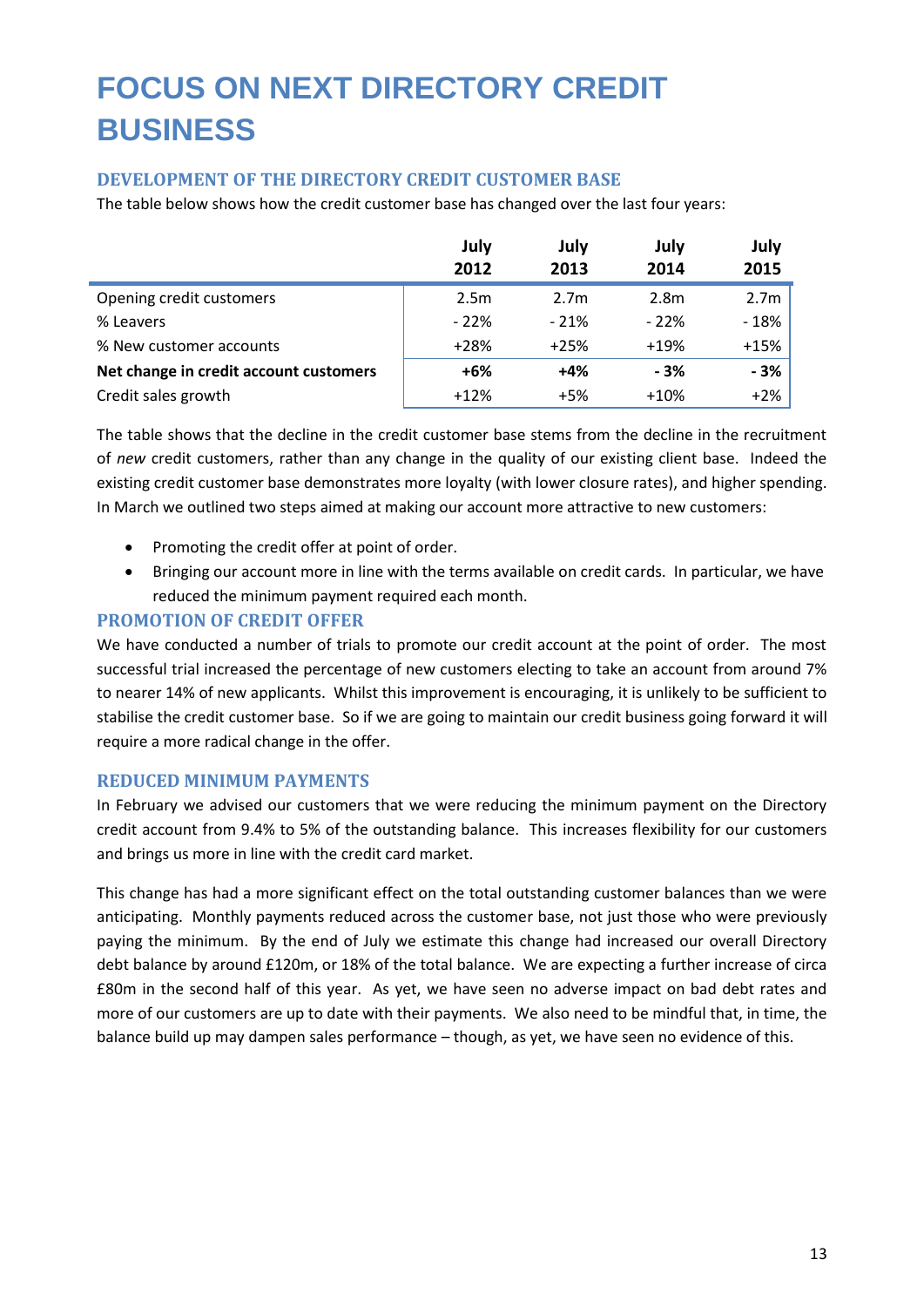The additional debtor balances will increase our interest income. In order to make our credit offer more competitive we have decided to invest the majority of the interest income gain in giving our customers lower rates of interest.

Last year we reduced our APR interest charge from 25.99% to 24.99%. From October 2015 we will lower our interest charge again to 22.9%. This change puts us in line with the top end of mainstream credit card rates and is a long way below traditional home shopping account interest rate charges.

The table below shows the profit and loss implications of the increased debtor balances, the cost of funding the increased debt and the planned reduction in APR. The first column shows the estimated effect in the current year, the second column shows the full annualised effect of the changes.

|                                       | <b>Effect in Year</b><br>ending Jan 2016<br>(e) | <b>Fully</b><br><b>Annualised</b><br>(e) |
|---------------------------------------|-------------------------------------------------|------------------------------------------|
| Increase in average balance           | $+£96m$                                         | $+£200m$                                 |
| Additional interest income            | $+£22m$                                         | $+£50m$                                  |
| Additional bad debt provision (@6.5%) | - £13m                                          | $-£13m$                                  |
| Allocation of funding cost ( $@4%$ )  | - £4m                                           | $-$ £8 $m$                               |
| <b>Subtotal</b>                       | $+E$ m                                          | $+£29m$                                  |
| APR reduction to 22.9%                | $-E4m$                                          | - £19m                                   |
| <b>Net effect</b>                     | $+f1m$                                          | $+£10m$                                  |
| Net margin as a percentage of debt    |                                                 | 5%                                       |

There is a possibility that debtor balances will grow by more than our estimated £200m next year, in which case we will look to make further investments in improving our credit offer, possibly offering our lowest risk customers a much more competitive rate.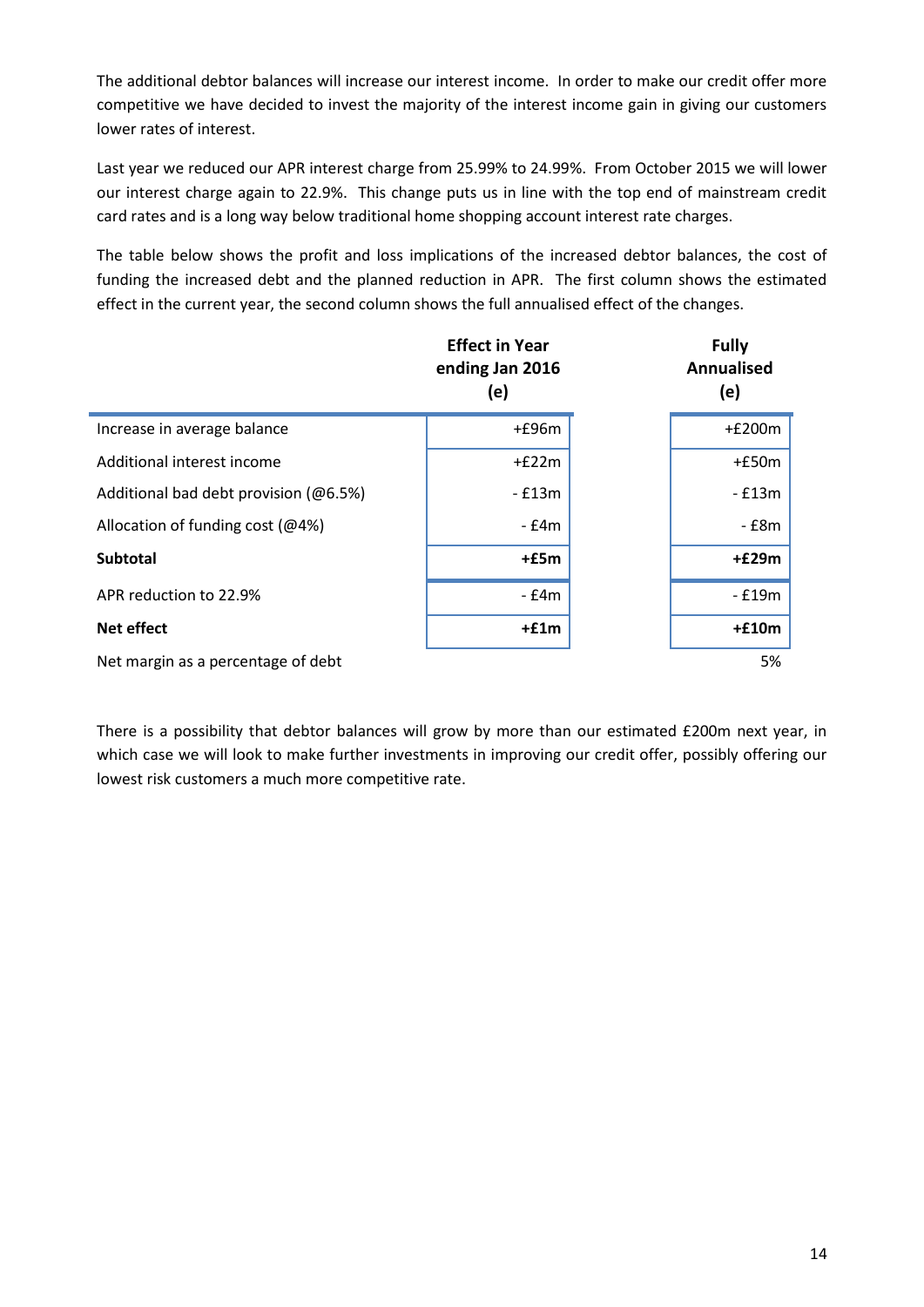### <span id="page-14-0"></span>**OTHER TRADING BUSINESSES**

### <span id="page-14-1"></span>**NEXT SOURCING**

NEXT Sourcing (NS) is our internal sourcing agent, which procures around 40% of the product bought by NEXT Retail and Directory. The table below shows sales and profits in Sterling.

| £m                      | <b>July 2015</b> | <b>July 2014</b> |        |
|-------------------------|------------------|------------------|--------|
| <b>Sales</b>            | 304.2            | 272.3            | $+12%$ |
| Operating profit        | 22.9             | 15.9             | $+44%$ |
| <b>Operating margin</b> | 7.5%             | 5.8%             |        |

Sales in US Dollars were up +2% and are forecast to grow by +5% for the full year, broadly in line with the growth in NEXT Brand sales. Profit in the first half benefited from £2.2m of currency gains from the stronger US Dollar, lower overhead costs and improved margins. As previously reported, NS will reduce their commission rate by 1% for Spring Summer 2016 stock. We expect NS profits of £47m for the full year, compared with £41m last year.

### <span id="page-14-2"></span>**INTERNATIONAL RETAIL AND FRANCHISE STORES**

Our franchise partners operate 181 stores in 35 countries, which is similar to last year. Franchise sales in the first half have reduced by 8%, mainly due to adverse currency movements and difficult trading conditions in some territories. We do not expect the second half of the year to be impacted to the same degree. We own 14 stores in Europe which have broadly broken even. Revenue and profit are set out below, and we are budgeting for International Retail to make £11m profit for the full year.

| £m                      | <b>July 2015</b> | <b>July 2014</b> |
|-------------------------|------------------|------------------|
| Franchise income        | 30.9             | 33.6             |
| Own store sales         | 5.4              | 6.6              |
| <b>Total revenue</b>    | 36.3             | 40.2             |
| <b>Operating profit</b> | 4.7              | 5.1              |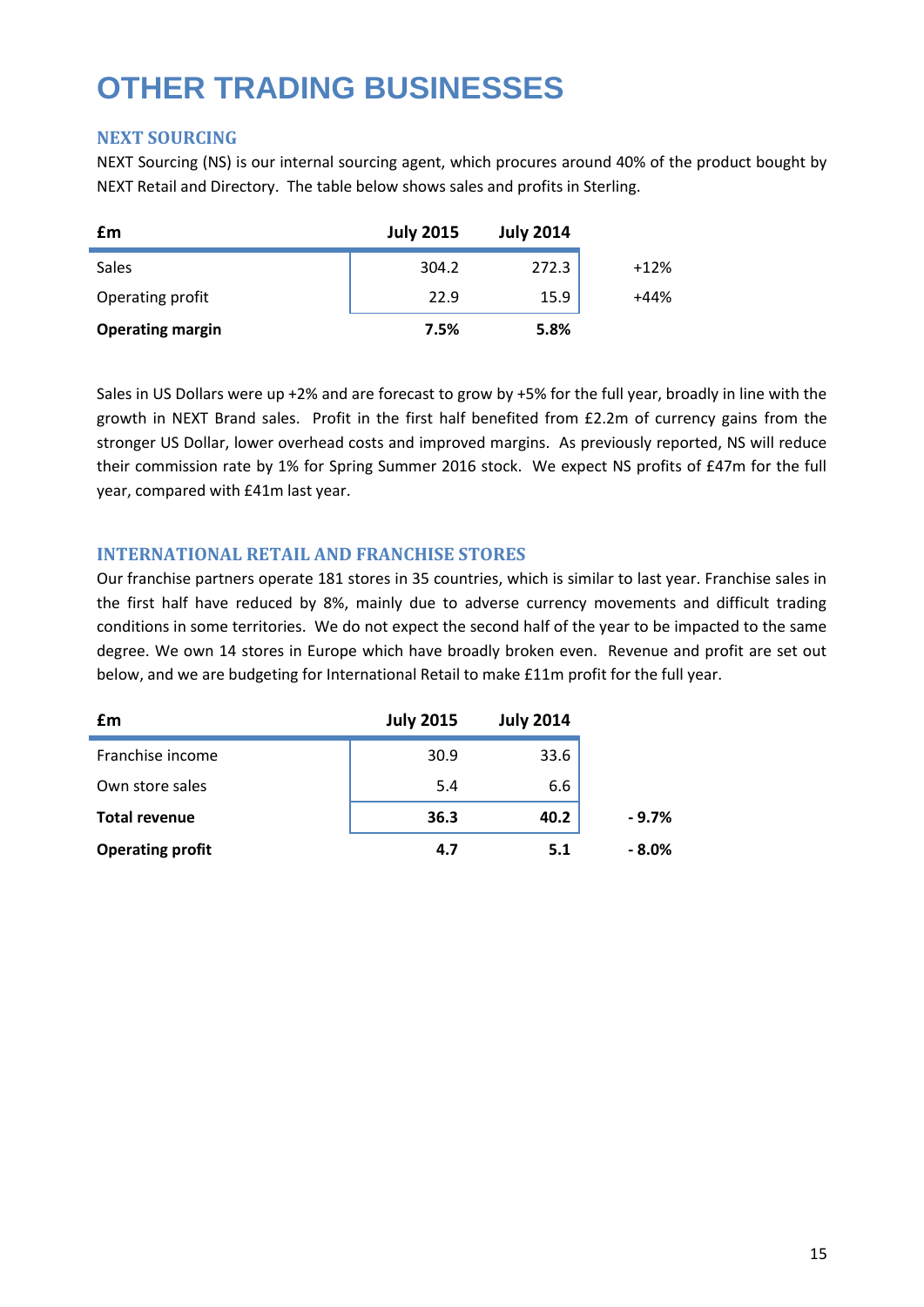### <span id="page-15-0"></span>**LIPSY**

Lipsy had a satisfactory first half despite the loss of a major wholesale customer, which went into administration in January. Lipsy sales are broken down by distribution channel in the table below.

| £m                                                      | <b>July 2015</b> | <b>July 2014</b> |         |
|---------------------------------------------------------|------------------|------------------|---------|
| Lipsy.co.uk, standalone stores, franchise and wholesale | 14.9             | 17.5             |         |
| <b>NEXT Retail</b>                                      | 5.9              | 5.3              |         |
| <b>NEXT Directory</b>                                   | 13.1             | 8.7              |         |
| <b>Total Sales</b>                                      | 33.9             | 31.5             | $+7.5%$ |

Around 20% of Lipsy's sales now come from selling third party, young fashion brands, mainly on a commission basis. This third party business is expected to increase as a percentage of Lipsy sales in the year ahead. Lipsy sales made through NEXT Retail and NEXT Directory are now reported in those divisions.

First half operating profit was £1.8m and we anticipate £5m for the full year, both broadly in line with last year.

### <span id="page-15-1"></span>**CENTRAL COSTS AND OTHER ACTIVITIES**

The table below summarises central costs and other non-trading activities.

| £m                              | <b>July 2015</b> | <b>July 2014</b> |
|---------------------------------|------------------|------------------|
| Central costs and share options | (13.3)           | (13.6)           |
| <b>Property Management</b>      | 6.6              | 2.0              |
| Unrealised foreign exchange     | (6.3)            | 2.9              |
| Associates                      | 0.5              | 0.5              |
| Total                           | (12.5)           | (8.2)            |

This year's Property Management profit includes £5m from the development of a retail store. For the full year we expect Property Management profit to be £9.6m. The £6.3m unrealised foreign exchange charge is partly a reversal of accounting gains from last year. We are currently forecasting for a full year charge of £4.6m, which compares to a credit of £8.9m last year.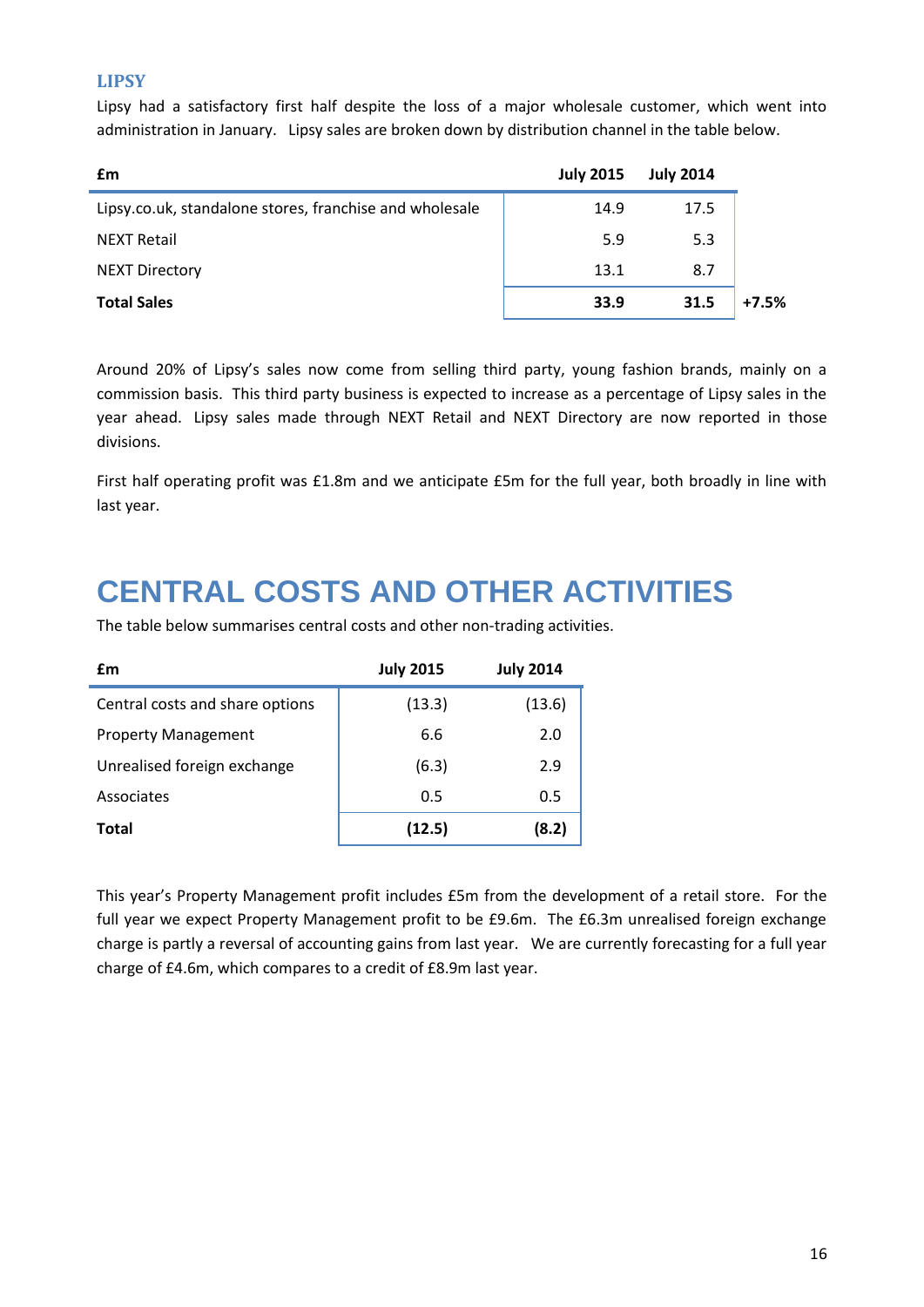### <span id="page-16-0"></span>**INTEREST AND TAXATION**

The interest charge was £15m, in line with last year, and we expect a full year charge of £31m. Our expected full year tax rate of 20.2% is commensurate with headline UK corporation tax rates. We expect our effective tax rate to be similar next year, and from 2017/18 we would expect it to fall below 20% following the UK Government's decision to reduce the rate further.

### <span id="page-16-1"></span>**BALANCE SHEET AND ORDINARY DIVIDENDS**

The balance sheet remains strong with net debt of £549m at the end of July, although this was immediately before dividend payments in early August totalling £237m. Our balance sheet is financed by £788m of bonds and committed bank facilities of £550m after being recently increased and extended.

Last year we declared interim and final ordinary dividends totalling 150p. This year, based on current profit guidance, we anticipate a total of 159p which would maintain cover at 2.8 times. One third of the anticipated full year dividend, that is 53p per share, will be paid as an interim ordinary dividend on Monday 4 January 2016. Shares will trade ex-dividend from 10 December 2015 and the record date will be 11 December 2015.

### <span id="page-16-2"></span>**CAPITAL EXPENDITURE**

In the current year we expect capital expenditure to be £155m, which is £45m ahead of last year. Our capital expenditure forecast, for the full year, is shown in the table below with the equivalent figures from last year.

| £m                                        | Jan 2016 (e) | <b>Jan 2015</b> |
|-------------------------------------------|--------------|-----------------|
| Retail space expansion                    | 85           | 74              |
| Retail cosmetic refits                    | 15           | 6               |
| Total capex on stores                     | 100          | 80              |
| Warehouse                                 | 27           | 12              |
| Systems                                   | 12           | 5               |
| Head office infrastructure                | 16           | 13              |
| <b>Total forecast capital expenditure</b> | 155          | 110             |

<span id="page-16-3"></span>New retail space remains our biggest investment at £85m. We are increasing our expenditure on cosmetic and maintenance refits to £15m which compares to £6m last year, we expect this figure to average £11m over the course of the next three years. Investment in systems is £7m higher, mainly as a result of hardware costs associated with rewriting our till software. Warehouse capex increases by £15m to £27m, which includes £20m on a new furniture warehouse. Expenditure on head office infrastructure increases to £16m as we continue the process of upgrading our central facilities. This year we are building a new photographic studio, completing a new systems building, extending our Childrenswear department and refurbishing our Finance, Call Centre, Menswear and Womenswear departments.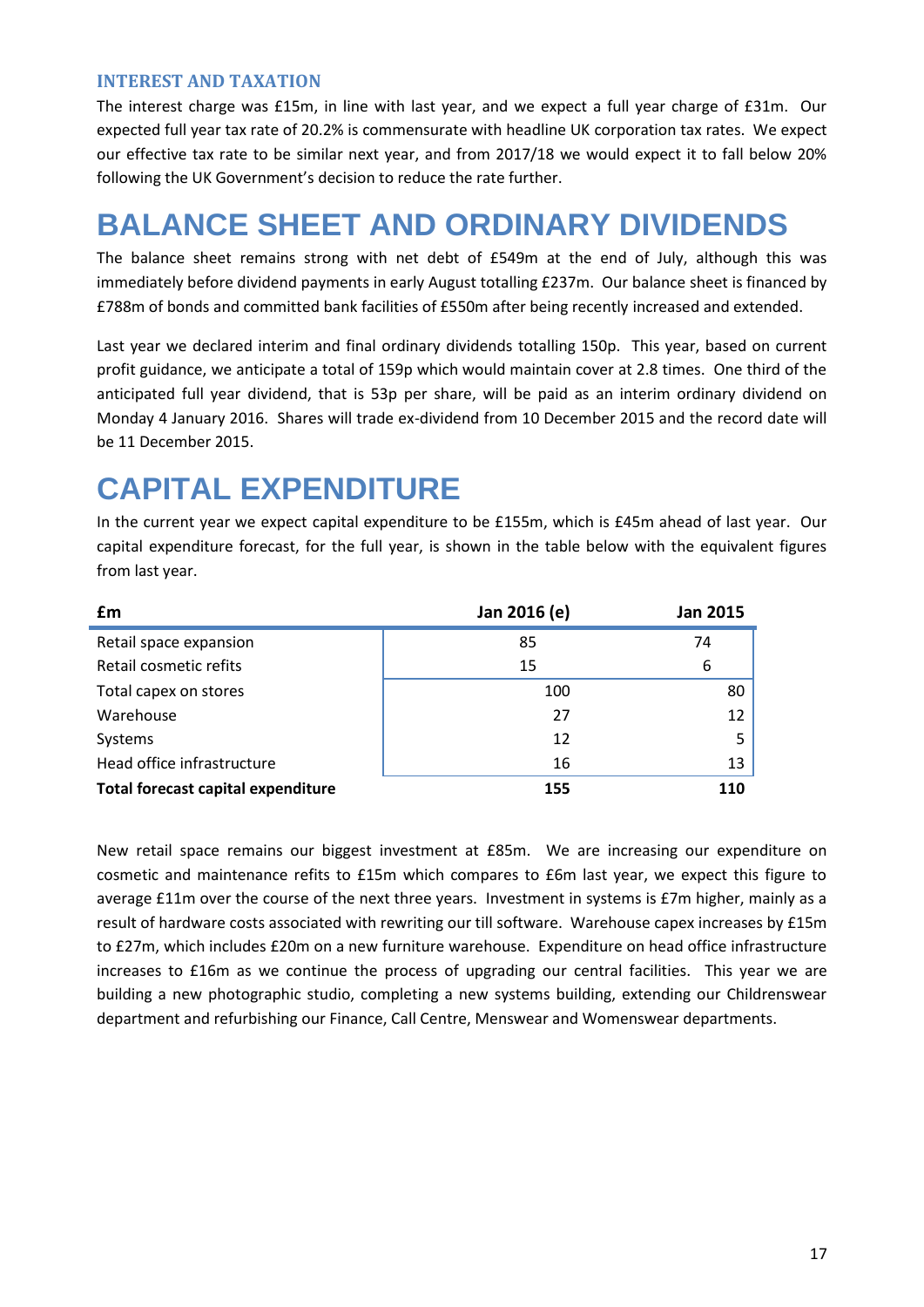### **CASH GENERATION, SHARE BUYBACKS AND SPECIAL DIVIDENDS**

### <span id="page-17-0"></span>**CASH FLOW IN THE FIRST HALF**

Underlying surplus cash generated from operations in the first half, after deducting interest, capital expenditure and ordinary dividends, was £249m. We paid special dividends of £163m and invested an additional £120m in Directory debt as a result of more flexible payment terms (see "Focus on NEXT Directory Credit business" section). So cash outflow for the first half was -£34m.

### <span id="page-17-1"></span>**PROJECTED CASH FLOW FOR THE FULL YEAR**

The table below shows our current cash flow projection for the full year. The anticipated £200m exceptional increase in Directory debt means that we are expecting a net cash outflow of £155m, with year end net debt forecast to rise to £670m.

#### **Full Year Estimates £m**

| Cash flow from operations, before Directory debt step change | 800   |
|--------------------------------------------------------------|-------|
| Interest                                                     | (31)  |
| Capital expenditure                                          | (155) |
| Ordinary dividends                                           | (228) |
| Surplus cash flow                                            | 386   |
| Special dividends                                            | (341) |
| Directory debt step change                                   | (200) |
| <b>Full Year net cash flow (estimate)</b>                    | (155) |

There is a question as to what extent the step change in Directory debt should be funded through debt or shareholder funds. That in turn begs the question as to whether we should continue to distribute cash to shareholders in a year in which the Company's net debt is rising.

We have decided to finance the increase in Directory debt from our balance sheet, making use of existing debt and committed bank facilities, rather than temporarily reduce the amount of free cash available for special dividends or share buybacks. The logic for this decision is as follows.

1. The Directory debtor book is a high yield secure financial asset which comfortably covers the cost of the debt required to fund it. The table below sets out the Company's projected net financial assets including Directory debt compared to the position at the end of last year.

| £m                          | Jan 2016 (e) | <b>Jan 2015</b> |
|-----------------------------|--------------|-----------------|
| Directory debtor book       | $+925$       | +713            |
| Net debt                    | - 670        | - 515           |
| <b>Net financial assets</b> | $+255$       | +198            |

2. Our balance sheet is strong and we do not believe that £670m of year end net debt will undermine our **investment grade** credit rating. We estimate that in the current credit environment, the Company could sustain debt of £1.5bn or more whilst retaining an investment grade rating and we do not believe we will get close to this level in the foreseeable future.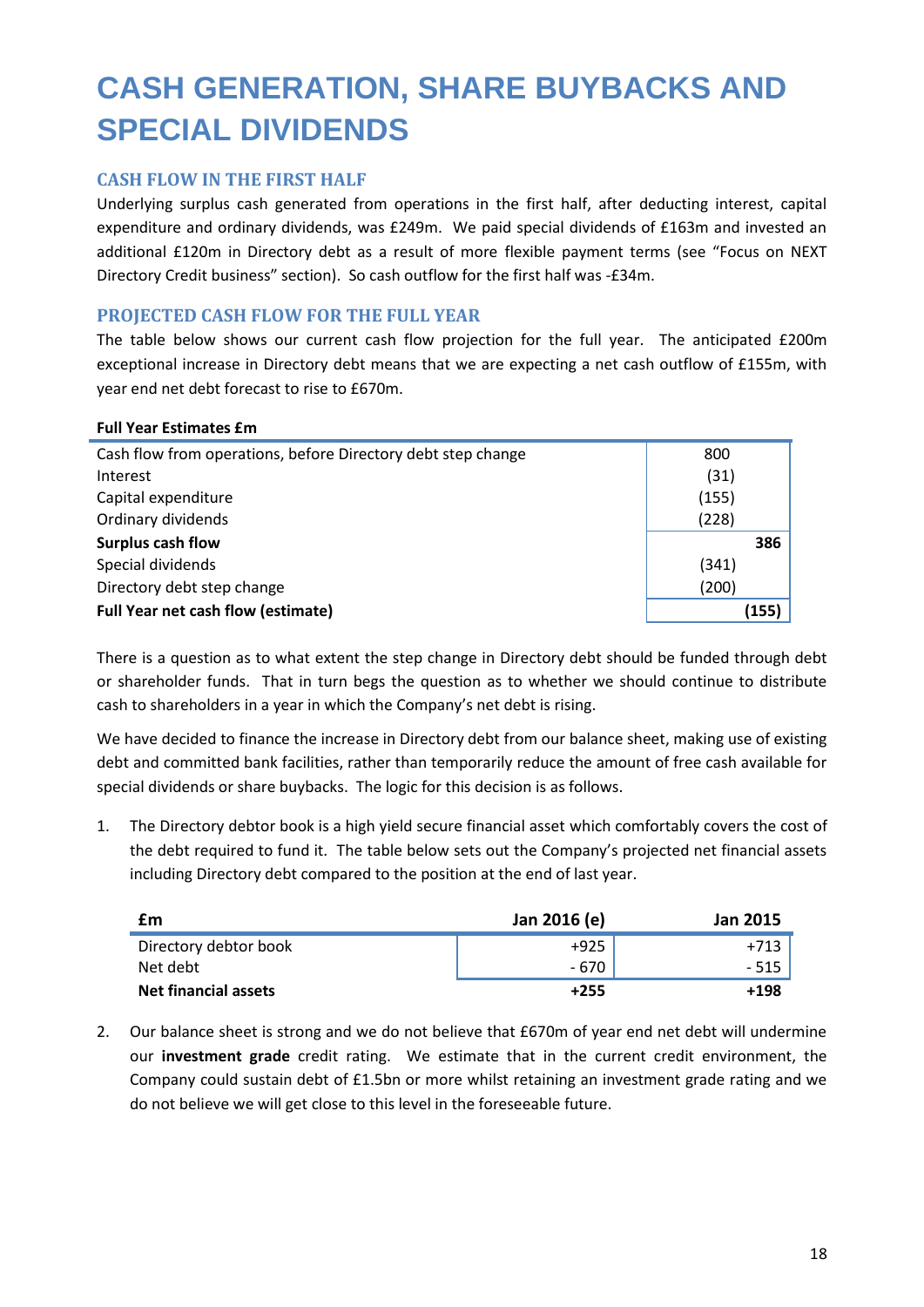3. Our existing bonds and facilities can comfortably accommodate the additional debt. The following graph shows projected year end net debt and maximum borrowing requirements on the left, and our bond and committed bank facilities on the right.



### <span id="page-18-0"></span>**SHARE BUYBACKS AND SPECIAL DIVIDENDS**

In line with our well established policy we intend to continue to return surplus cash to shareholders through either share buybacks or special dividends. Surplus cash is defined as the operational cash flows of the business, less capital expenditure, interest and ordinary dividends. As explained above operational cash flow does not include the exceptional outflow in respect of Directory debt.

In previous statements we have set out the criteria that we use to decide the maximum price the Company would pay to buy back shares, using the concept of Equivalent Rate of Return (ERR) which we set at 8%. Based on the mid-point of our current profit guidance for the year, our price limit for share buybacks remains £69.62.

This year, as our shares have consistently traded above our buyback price limit, we have not bought back any shares but have instead returned surplus capital to shareholders by way of special dividends. We have paid three special dividends so far this year, a 50p dividend was paid in February, 60p dividends were paid in May and August and we have announced a further special dividend of 60p which will be paid in November.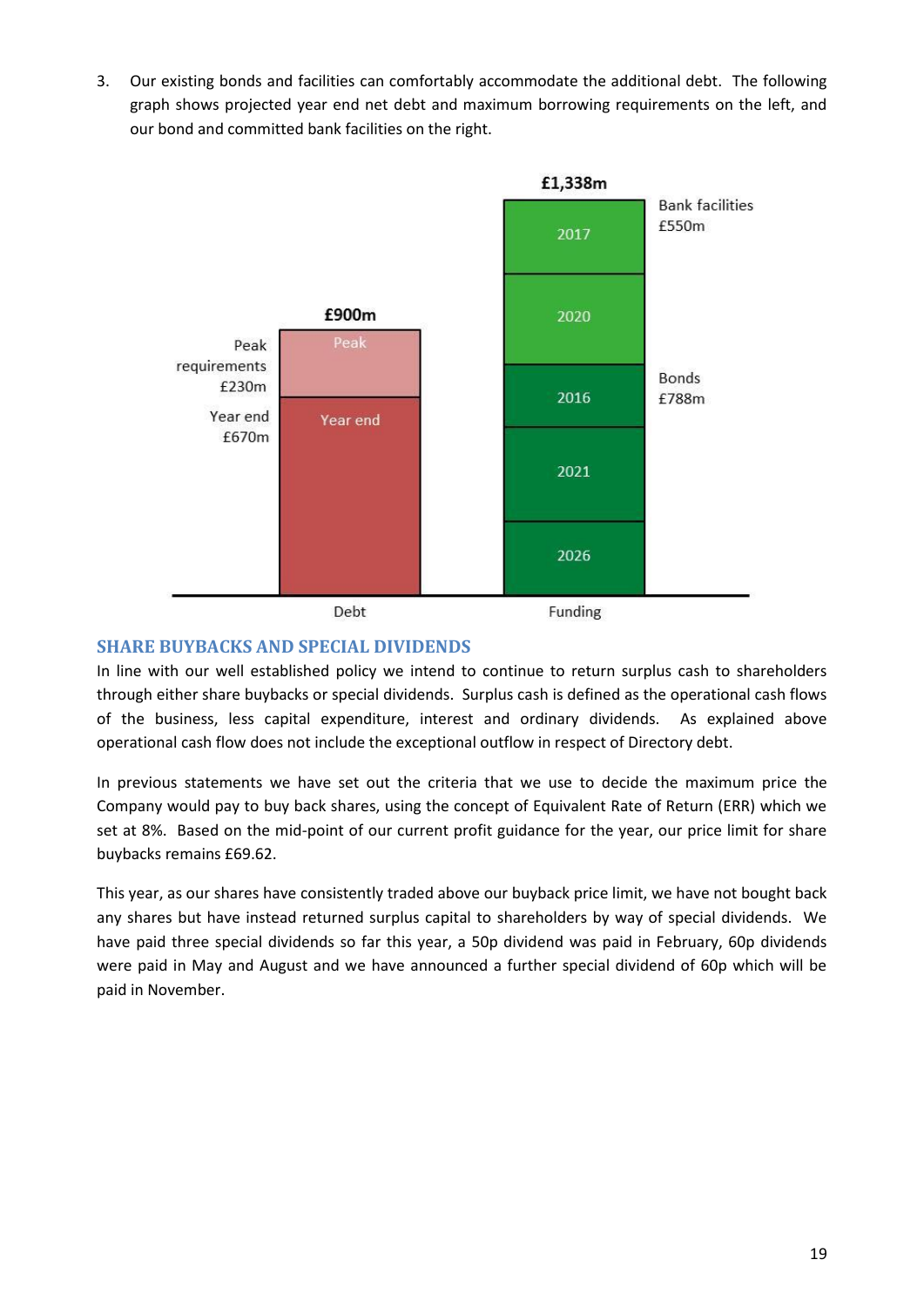### <span id="page-19-0"></span>**OUTLOOK FOR THE FULL YEAR**

### <span id="page-19-1"></span>**SALES GUIDANCE**

We are maintaining our sales guidance for the full year issued with our trading statement at the end of July. NEXT Brand full price sales for the full year are expected to be up between +3.5% to +6.0%. This implies that sales in the second half will be up between +3.5% to +7.5%. At first sight guidance for the second half might appear optimistic, given that we only achieved full price sales growth of +3.5% in the first half. However last year was unusually strong in the first half and much weaker in the second half, with sales in September, October and early November adversely affected by unusually warm weather.

### <span id="page-19-2"></span>**SALES AND PROFIT GUIDANCE FOR THE FULL YEAR**

Our sales and profit guidance remains unchanged from our July trading statement and is shown in the table below.

| <b>Guidance Estimates</b><br>Full Year to January 2016 (52 week basis*) | Lower end<br>of guidance | <b>Upper end</b><br>of guidance |
|-------------------------------------------------------------------------|--------------------------|---------------------------------|
| Total full price NEXT Brand sales growth                                | $+3.5%$                  | $+6.0\%$                        |
| Group profit before tax                                                 | £805m                    | £845m                           |
| Group profit before tax growth                                          | $+2.9%$                  | $+8.0%$                         |
| Ordinary dividend yield+                                                | $+2.2%$                  | $+2.2%$                         |
| Special dividend yield <sup>+</sup>                                     | $+3.3%$                  | $+3.3%$                         |
| <b>Total Shareholder Returns</b>                                        | $+8.4%$                  | $+13.5%$                        |

\* The guidance above is based on 52 weeks for the years ending January 2015 and 2016. The current year will actually be the 53 weeks to 30 January 2016 and we estimate the additional week will add approximately £15m to profit before tax.

† Dividend yield is based on dividends expected to be declared for the current year. Yields are expressed as a percentage of our average share price during the first month of this financial year, which was £72.33.

### <span id="page-19-3"></span>**THIRD QUARTER TRADING UPDATE**

Our next statement will cover the thirteen weeks to 24 October 2015 and is scheduled for Wednesday 28 October.

**Lord Wolfson of Aspley Guise Chief Executive 10 September 2015**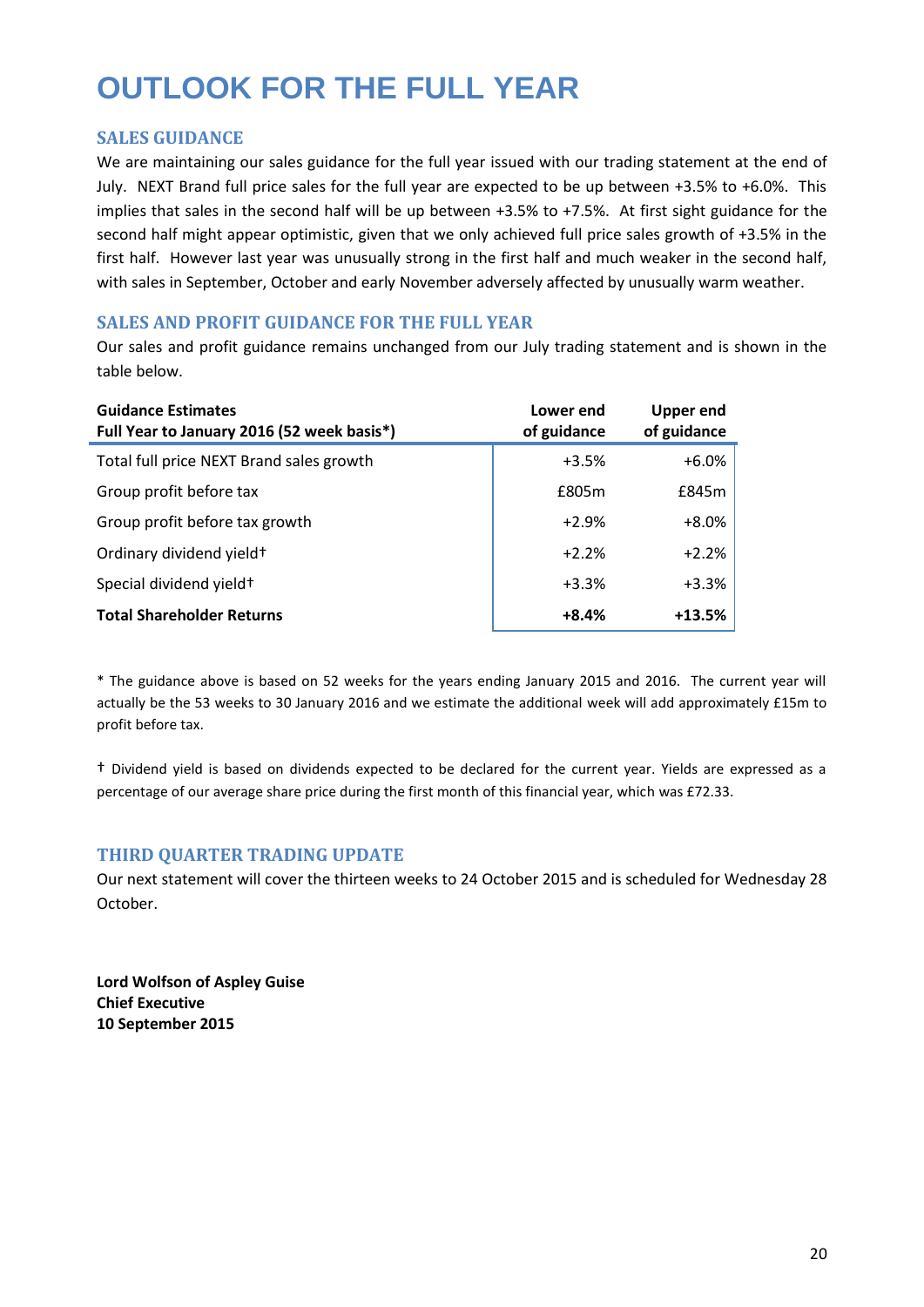### **UNAUDITED CONSOLIDATED INCOME STATEMENT**

|                                                                            | Six months   | Six months    |
|----------------------------------------------------------------------------|--------------|---------------|
|                                                                            | to July 2015 | to July 2014  |
|                                                                            | £m           | $\mathsf{fm}$ |
| Revenue                                                                    | 1,890.5      | 1,849.6       |
| Cost of sales                                                              | (1,246.0)    | (1,250.0)     |
| <b>Gross profit</b>                                                        | 644.5        | 599.6         |
| Distribution costs                                                         | (166.7)      | (151.5)       |
| Administrative expenses                                                    | (110.0)      | (112.4)       |
| Unrealised foreign exchange (losses)/gains                                 | (6.3)        | 2.9           |
| <b>Trading profit</b>                                                      | 361.5        | 338.6         |
| Share of results of associates                                             | 0.5          | 0.5           |
| <b>Operating profit</b>                                                    | 362.0        | 339.1         |
| Finance income                                                             | 0.5          | 0.5           |
| Finance costs                                                              | (15.4)       | (15.4)        |
| <b>Profit before taxation</b>                                              | 347.1        | 324.2         |
| Taxation                                                                   | (70.1)       | (66.5)        |
| Profit for the period attributable to equity holders of the parent company | 277.0        | 257.7         |

|                                              | Six months   | Six months   |
|----------------------------------------------|--------------|--------------|
|                                              | to July 2015 | to July 2014 |
| Earnings per share (Note 4)                  |              |              |
| <b>Basic</b>                                 | 187.1p       | 173.3p       |
| <b>Diluted</b>                               | 183.7p       | 168.8p       |
| Ordinary interim dividend per share (Note 5) | 53.0p        | 50.0p        |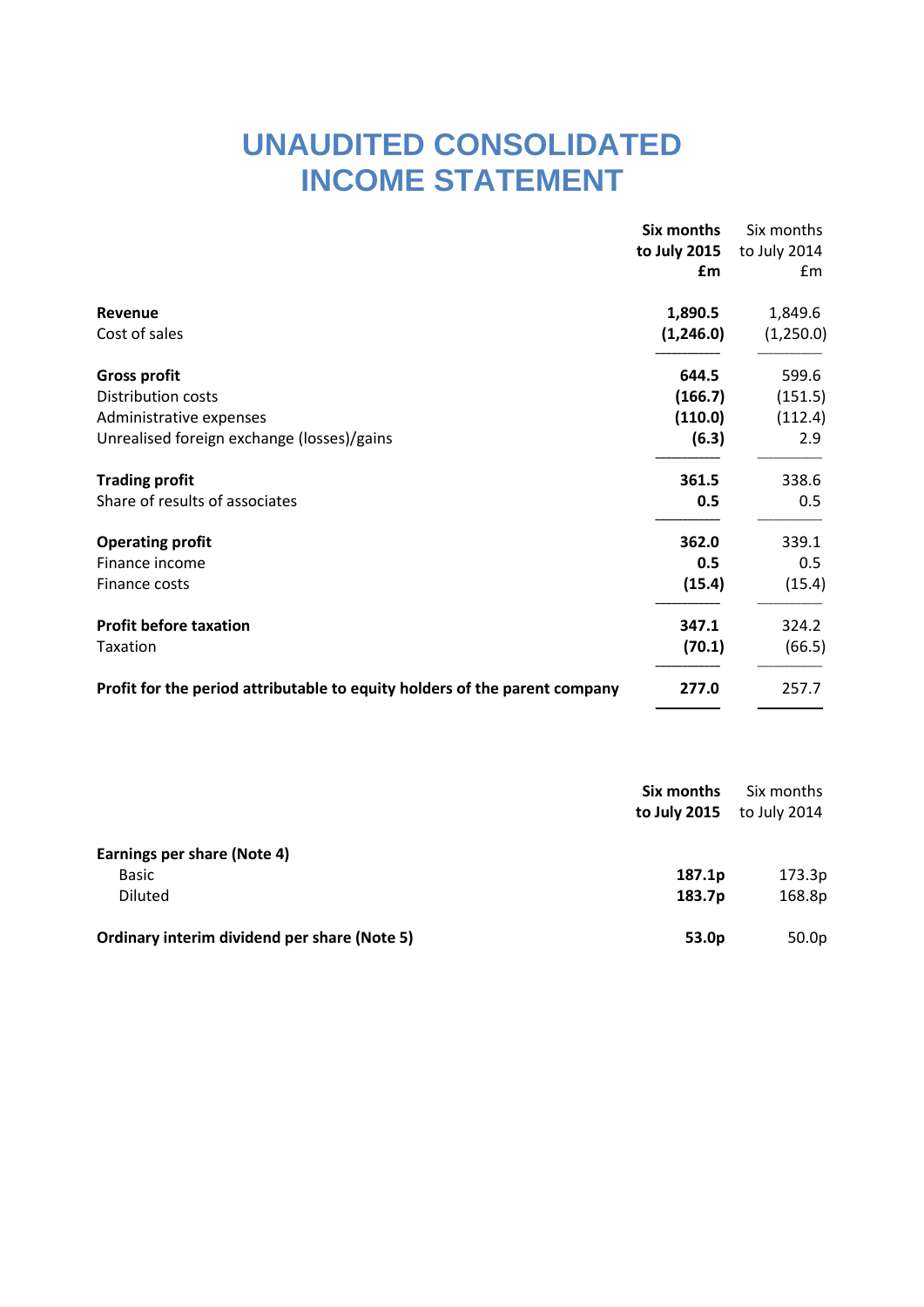### **UNAUDITED CONSOLIDATED STATEMENT OF COMPREHENSIVE INCOME**

|                                                                                                 | <b>Six months</b><br>to July 2015<br>£m | Six months<br>to July 2014<br>£m |
|-------------------------------------------------------------------------------------------------|-----------------------------------------|----------------------------------|
| Profit for the period                                                                           | 277.0                                   | 257.7                            |
| Other comprehensive income and expenses:                                                        |                                         |                                  |
| Items that will not be reclassified to profit or loss                                           |                                         |                                  |
| Actuarial gains on defined benefit pension scheme                                               | 3.6                                     | 0.8                              |
| Tax relating to items which will not be reclassified                                            | (0.8)                                   | (0.2)                            |
| Sub-total items that will not be reclassified                                                   | 2.8                                     | 0.6                              |
| Items that may be reclassified to profit or loss                                                |                                         |                                  |
| Exchange differences on translation of foreign operations<br>Foreign currency cash flow hedges: | 2.0                                     | (0.5)                            |
| - fair value movements                                                                          | (27.9)                                  | (18.0)                           |
| - reclassified to the income statement                                                          | (20.3)                                  | 15.0                             |
| - recognised in inventories                                                                     | (8.2)                                   | 10.5                             |
| Tax relating to items which may be reclassified                                                 | 11.3                                    | (1.5)                            |
| Sub-total items that may be reclassified                                                        | (43.1)                                  | 5.5                              |
| Other comprehensive (expense)/income for the period                                             | (40.3)                                  | 6.1                              |
| Total comprehensive income for the period attributable to                                       |                                         |                                  |
| equity holders of the parent company                                                            | 236.7                                   | 263.8                            |

### **UNAUDITED CONSOLIDATED STATEMENT OF CHANGES IN EQUITY**

|                                           | Six months   | Six months   |
|-------------------------------------------|--------------|--------------|
|                                           | to July 2015 | to July 2014 |
|                                           | £m           | £m           |
| Opening total equity                      | 321.9        | 286.2        |
| Total comprehensive income for the period | 236.7        | 263.8        |
| Share buybacks & commitments              | 101.1        | (109.2)      |
| ESOT share purchases & commitments        | (73.2)       | (61.3)       |
| Shares issued by ESOT                     | 34.2         | 21.2         |
| Share option charge                       | 6.7          | 6.9          |
| Equity awards settled in cash             |              | (3.8)        |
| Tax recognised directly in equity         | 4.0          | 4.5          |
| Equity dividends (Note 5)                 | (325.9)      | (286.0)      |
| <b>Closing total equity</b>               | 305.5        | 122.3        |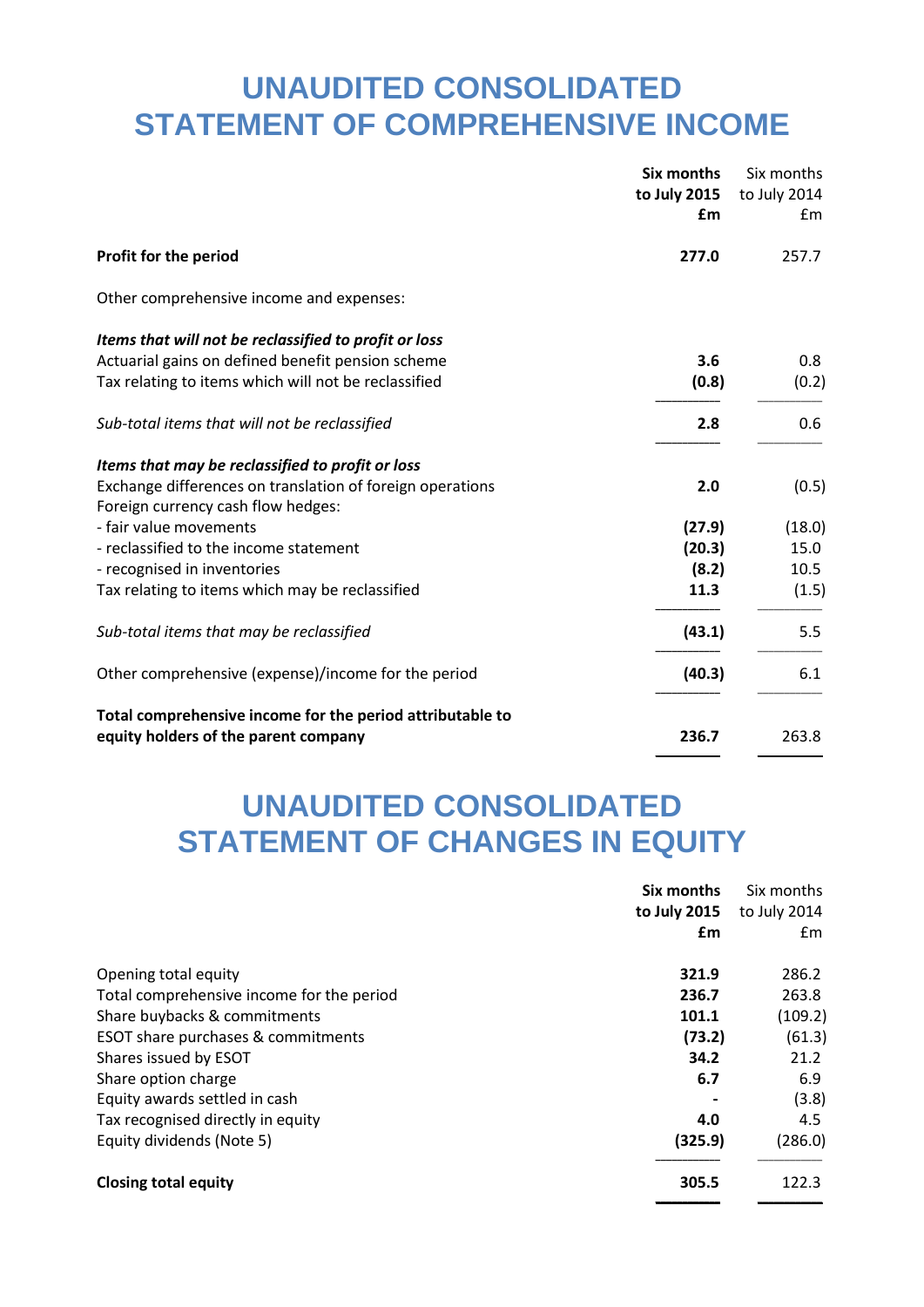### **UNAUDITED CONSOLIDATED BALANCE SHEET**

|                                                        |                     | <b>July 2015</b> | <b>July 2014</b> | January 2015  |
|--------------------------------------------------------|---------------------|------------------|------------------|---------------|
|                                                        | <b>Notes</b>        | £m               | £m               | £m            |
| <b>ASSETS AND LIABILITIES</b>                          |                     |                  |                  |               |
| <b>Non-current assets</b>                              |                     |                  |                  |               |
| Property, plant & equipment                            |                     | 527.6            | 505.9            | 503.3         |
| Intangible assets                                      |                     | 43.9             | 44.3             | 44.0          |
| Interests in associates & other investments            |                     | 2.1              | 6.9              | 2.1           |
| Defined benefit pension surplus                        |                     | 37.3             | 69.5             | 37.9          |
| Other financial assets                                 | 6                   | 54.2             | 32.8             | 65.7          |
| Deferred tax assets                                    |                     | 20.7             | 19.8             | 13.3          |
|                                                        |                     | 685.8            | 679.2            | 666.3         |
| <b>Current assets</b>                                  |                     |                  |                  |               |
| Inventories                                            |                     | 450.8            | 427.6            | 416.8         |
| Assets under construction                              |                     |                  |                  | 12.7          |
| Customer and other receivables                         |                     | 925.8            | 780.3            | 844.3         |
| Other financial assets<br>Cash and short term deposits | 6                   | 8.8<br>242.4     | 1.1<br>220.1     | 66.7<br>275.5 |
|                                                        |                     | 1,627.8          | 1,429.1          | 1,616.0       |
|                                                        |                     |                  |                  |               |
| <b>Total assets</b>                                    |                     | 2,313.6          | 2,108.3          | 2,282.3       |
| <b>Current liabilities</b>                             |                     |                  |                  |               |
| <b>Bank loans and overdrafts</b>                       |                     | (4.1)            | (3.3)            | (2.8)         |
| Trade payables and other liabilities                   |                     | (659.4)          | (612.0)          | (636.5)       |
| Dividends payable                                      | 5                   | (237.0)          | (211.5)          | (73.9)        |
| Other financial liabilities                            | 6                   | (13.0)           | (77.1)           | (109.4)       |
| <b>Current tax liabilities</b>                         |                     | (56.8)           | (60.6)           | (64.0)        |
|                                                        |                     | (970.3)          | (964.5)          | (886.6)       |
| <b>Non-current liabilities</b>                         |                     |                  |                  |               |
| Corporate bonds                                        |                     | (818.7)          | (803.7)          | (838.2)       |
| Provisions                                             |                     | (7.9)            | (8.1)            | (9.4)         |
| <b>Other financial liabilities</b>                     | 6<br>$\overline{7}$ | (8.1)            | (1.9)            | (11.8)        |
| <b>Other liabilities</b>                               |                     | (203.1)          | (207.8)          | (214.4)       |
|                                                        |                     | (1,037.8)        | (1,021.5)        | (1,073.8)     |
| <b>Total liabilities</b>                               |                     | (2,008.1)        | (1,986.0)        | (1,960.4)     |
| <b>NET ASSETS</b>                                      |                     | 305.5            | 122.3            | 321.9         |
|                                                        |                     |                  |                  |               |
| <b>EQUITY</b>                                          |                     |                  |                  |               |
| Share capital                                          |                     | 15.3             | 15.3             | 15.3          |
| Share premium account                                  |                     | 0.9              | 0.9              | 0.9           |
| Capital redemption reserve                             |                     | 14.6             | 14.6             | 14.6          |
| <b>ESOT reserve</b>                                    |                     | (211.5)          | (210.8)          | (192.0)       |
| Fair value reserve                                     |                     | (2.1)            | (10.0)           | 43.0          |
| Foreign currency translation reserve                   |                     | 0.3              | 4.5              | (1.6)         |
| Other reserves                                         |                     | (1, 443.8)       | (1,443.8)        | (1,443.8)     |
| Retained earnings                                      |                     | 1,931.9          | 1,751.7          | 1,885.6       |
| Shareholders' equity                                   |                     | 305.6            | 122.4            | 322.0         |
| Non-controlling interest                               |                     | (0.1)            | (0.1)            | (0.1)         |
| <b>TOTAL EQUITY</b>                                    |                     | 305.5            | 122.3            | 321.9         |
|                                                        |                     |                  |                  |               |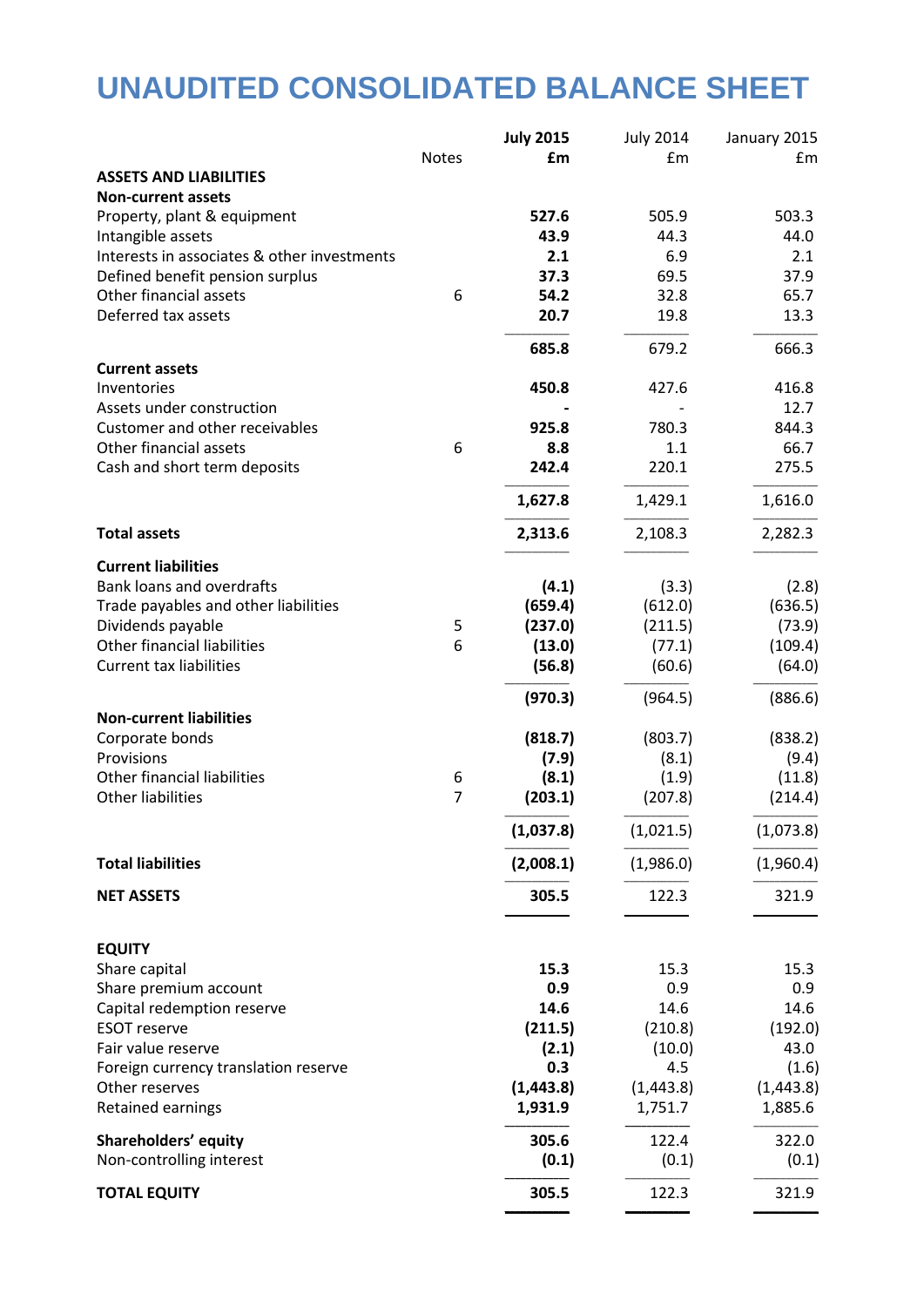### **UNAUDITED CONSOLIDATED CASH FLOW STATEMENT**

|                                                                    | <b>Six months</b> | Six months   |
|--------------------------------------------------------------------|-------------------|--------------|
|                                                                    | to July 2015      | to July 2014 |
|                                                                    | £m                | Em           |
| Cash flows from operating activities                               |                   |              |
| Operating profit                                                   | 362.0             | 339.1        |
| Depreciation, impairment & disposal of property, plant & equipment | 56.3              | 56.9         |
| Amortisation of intangible assets                                  | 0.1               | 0.2          |
| Share option charge less amounts settled in cash                   | 6.7               | 3.1          |
| Dividends from associates less share of profits                    |                   | 1.0          |
| Exchange movement                                                  | 8.2               | (3.0)        |
| Increase in inventories and assets under construction              | (21.3)            | (42.0)       |
| (Increase)/decrease in customer and other receivables              | (85.0)            | 27.7         |
| Decrease in trade and other payables                               | (16.1)            | (9.1)        |
| Net pension contributions less income statement charge             | 4.2               | 1.6          |
|                                                                    |                   |              |
| Cash generated from operations                                     | 315.1             | 375.5        |
| Corporation taxes paid                                             | (69.9)            | (75.4)       |
| Net cash from operating activities                                 | 245.2             | 300.1        |
| Cash flows from investing activities                               |                   |              |
| Additions to property, plant & equipment                           | (80.9)            | (54.0)       |
| Movement in capital accruals                                       | 6.6               | (2.2)        |
|                                                                    |                   |              |
| Payments to acquire property, plant & equipment                    | (74.3)            | (56.2)       |
| Proceeds from sale of property, plant & equipment                  | 0.2               | 0.3          |
| Deferred consideration received/(paid)                             | 3.0               | (1.4)        |
| Net cash from investing activities                                 | (71.1)            | (57.3)       |
| Cash flows from financing activities                               |                   |              |
| Repurchase of own shares                                           |                   | (105.4)      |
| Purchase of shares by ESOT                                         | (73.2)            | (61.3)       |
| Disposal of shares by ESOT                                         | 33.4              | 25.1         |
| Interest paid                                                      | (6.1)             | (6.3)        |
| Interest received                                                  | 0.5               | 0.6          |
| Payment of finance lease liabilities                               | (0.1)             | (0.1)        |
| Dividends paid (Note 5)                                            | (162.8)           | (148.9)      |
| Net cash from financing activities                                 | (208.3)           | (296.3)      |
| Net decrease in cash and cash equivalents                          | (34.2)            | (53.5)       |
|                                                                    |                   |              |
| Opening cash and cash equivalents                                  | 272.7             | 270.7        |
| Effect of exchange rate fluctuations on cash held                  | (0.2)             | (0.4)        |
| <b>Closing cash and cash equivalents (Note 8)</b>                  | 238.3             | 216.8        |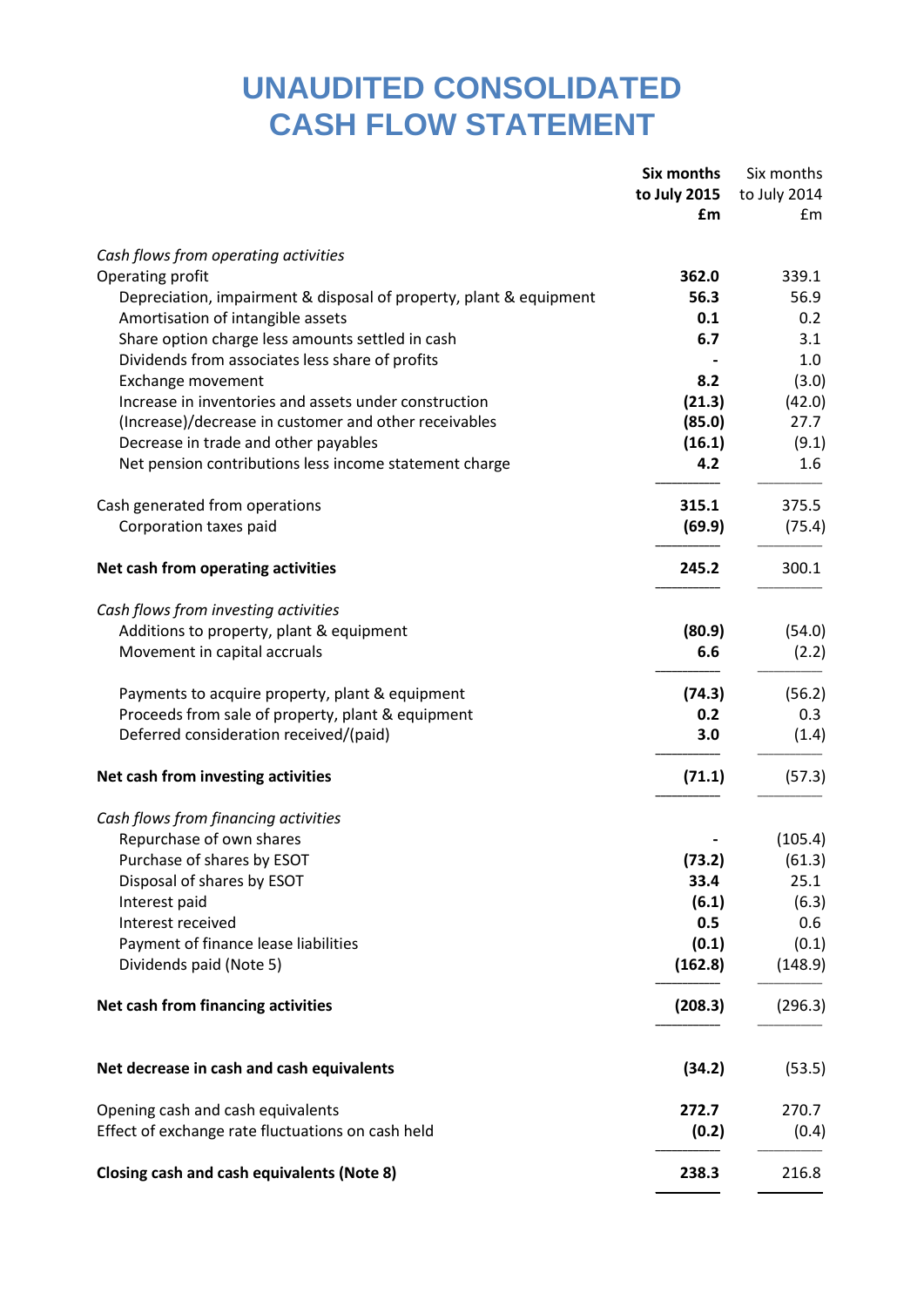### **NOTES TO THE UNAUDITED CONSOLIDATED INTERIM FINANCIAL STATEMENTS**

### **1. Basis of preparation**

The Group's interim results for the six months ended 25 July 2015 were approved by the Board of Directors on 10 September 2015, and have been prepared in accordance with IAS 34 *Interim Financial Reporting*.

The accounting policies adopted in the preparation of the interim financial statements are the same as those set out in the Group's annual financial statements for the year ended 24 January 2015. The financial statements have been prepared on the historical costs basis except for certain financial instruments, pension assets and liabilities and share based payment liabilities which are measured at fair value.

The interim financial statements have not been audited or reviewed by auditors pursuant to the Auditing Practices Board guidance on 'Review of Interim Financial Information' and do not include all of the information required for full annual financial statements.

The financial information contained in this report does not constitute statutory accounts of the Company within the meaning of Section 434(3) of the Companies Act 2006. Statutory accounts for the year to January 2015 have been delivered to the Registrar of Companies. The audit report for those accounts was unqualified, did not draw attention to any matters by way of emphasis and did not contain a statement under 498(2) or (3) of the Companies Act 2006.

#### *Going concern*

The Directors report that, having reviewed current performance and forecasts, they have a reasonable expectation that the Group has adequate resources to continue its operations for the foreseeable future. For this reason, they have continued to adopt the going concern basis in preparing the financial statements.

### **2. Risks & uncertainties**

The Board has considered the principal risks and uncertainties for the remaining six months of the financial year and determined that the risks presented in the 2015 Annual Report, described as follows, also remain relevant to the rest of the financial year: Business strategy development & implementation; Management team; Product design & selection; Key suppliers & supply chain management; Warehousing & distribution; Customer experience; Retail store network; Information security, business continuity & cyber risk; Financial, treasury, liquidity & credit risks. These are detailed on pages 24 to 26 of the 2015 Annual Report, a copy of which is available on the Company's website at www.nextplc.co.uk.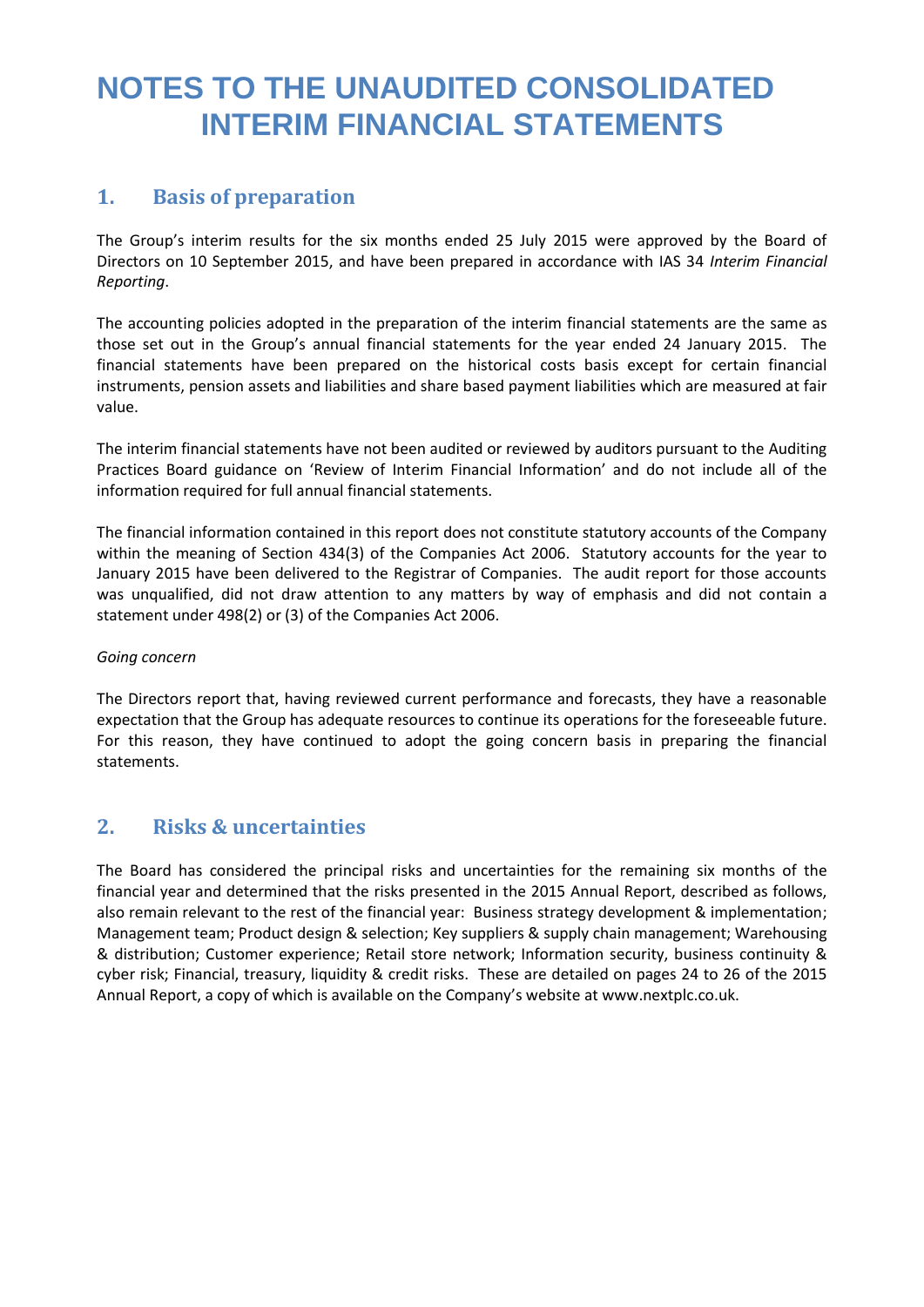### **3. Segmental analysis**

The Group's operating segments under IFRS 8 have been determined based on the management accounts reviewed by the Board. The performance of operating segments is assessed on profits before interest and tax, excluding equity settled share option charges recognised under IFRS 2 *Share-Based Payment* and unrealised foreign exchange gains or losses on derivatives which do not qualify for hedge accounting. The activities, products and services of the operating segments are detailed on page 22 of the 2015 Annual Report. The Property Management segment holds properties and property leases which are sub-let to other segments and external parties.

#### **Segment sales and revenue**

| Six months to July 2015          | <b>Total sales</b> | <b>Commission</b>        |                 |          | <b>Total</b>   |
|----------------------------------|--------------------|--------------------------|-----------------|----------|----------------|
|                                  | excluding          | sales                    | <b>External</b> | Internal | <b>Segment</b> |
|                                  | <b>VAT</b>         | adjustment               | Revenue         | Revenue  | Revenue        |
|                                  | £m                 | £m                       | £m              | £m       | £m             |
| <b>NEXT Retail</b>               | 1,083.0            | (2.8)                    | 1,080.2         | 2.8      | 1,083.0        |
| <b>NEXT Directory</b>            | 767.0              | (13.7)                   | 753.3           |          | 753.3          |
| <b>NEXT International Retail</b> | 36.3               |                          | 36.3            |          | 36.3           |
| <b>NEXT Sourcing</b>             | 3.2                |                          | 3.2             | 301.0    | 304.2          |
|                                  | 1,889.5            | (16.5)                   | 1,873.0         | 303.8    | 2,176.8        |
| Lipsy                            | 14.9               | (0.4)                    | 14.5            | 11.2     | 25.7           |
| <b>Property Management</b>       | 3.0                |                          | 3.0             | 96.4     | 99.4           |
| Total segment sales/revenues     | 1,907.4            | (16.9)                   | 1,890.5         | 411.4    | 2,301.9        |
| Eliminations                     |                    |                          |                 | (411.4)  | (411.4)        |
| <b>Total</b>                     | 1,907.4            | (16.9)                   | 1,890.5         |          | 1,890.5        |
| Six months to July 2014          | <b>Total sales</b> | Commission               |                 |          | Total          |
|                                  | excluding          | sales                    | External        | Internal | Segment        |
|                                  | <b>VAT</b>         | adjustment               | Revenue         | Revenue  | Revenue        |
|                                  | £m                 | £m                       | £m              | £m       | £m             |
| <b>NEXT Retail</b>               | 1,080.9            |                          | 1,080.9         | 3.2      | 1,084.1        |
| <b>NEXT Directory</b>            | 709.2              | (6.7)                    | 702.5           |          | 702.5          |
| <b>NEXT International Retail</b> | 40.2               | $\overline{\phantom{m}}$ | 40.2            |          | 40.2           |
| <b>NEXT Sourcing</b>             | 3.3                |                          | 3.3             | 269.0    | 272.3          |
|                                  | 1,833.6            | (6.7)                    | 1,826.9         | 272.2    | 2,099.1        |
| Lipsy                            | 17.5               | (0.2)                    | 17.3            | 9.8      | 27.1           |
| <b>Property Management</b>       | 2.6                |                          | 2.6             | 97.8     | 100.4          |
| Total segment sales/revenues     | 1,853.7            | (6.9)                    | 1,846.8         | 379.8    | 2,226.6        |
| Third party distribution         | 2.8                |                          | 2.8             |          | 2.8            |
| Eliminations                     |                    |                          |                 | (379.8)  | (379.8)        |
| <b>Total</b>                     | 1,856.5            | (6.9)                    | 1,849.6         |          | 1,849.6        |

Where third party branded goods are sold on a commission basis, only the commission receivable is included in statutory revenue. Total Sales represents the amount paid by the customer, excluding VAT. As explained in our January 2015 annual report, Lipsy sales made through NEXT Retail and Directory are now reported in those divisions. For comparability, prior year figures have been restated resulting in £5.3m of Lipsy sales being reallocated to NEXT Retail and £8.7m to NEXT Directory.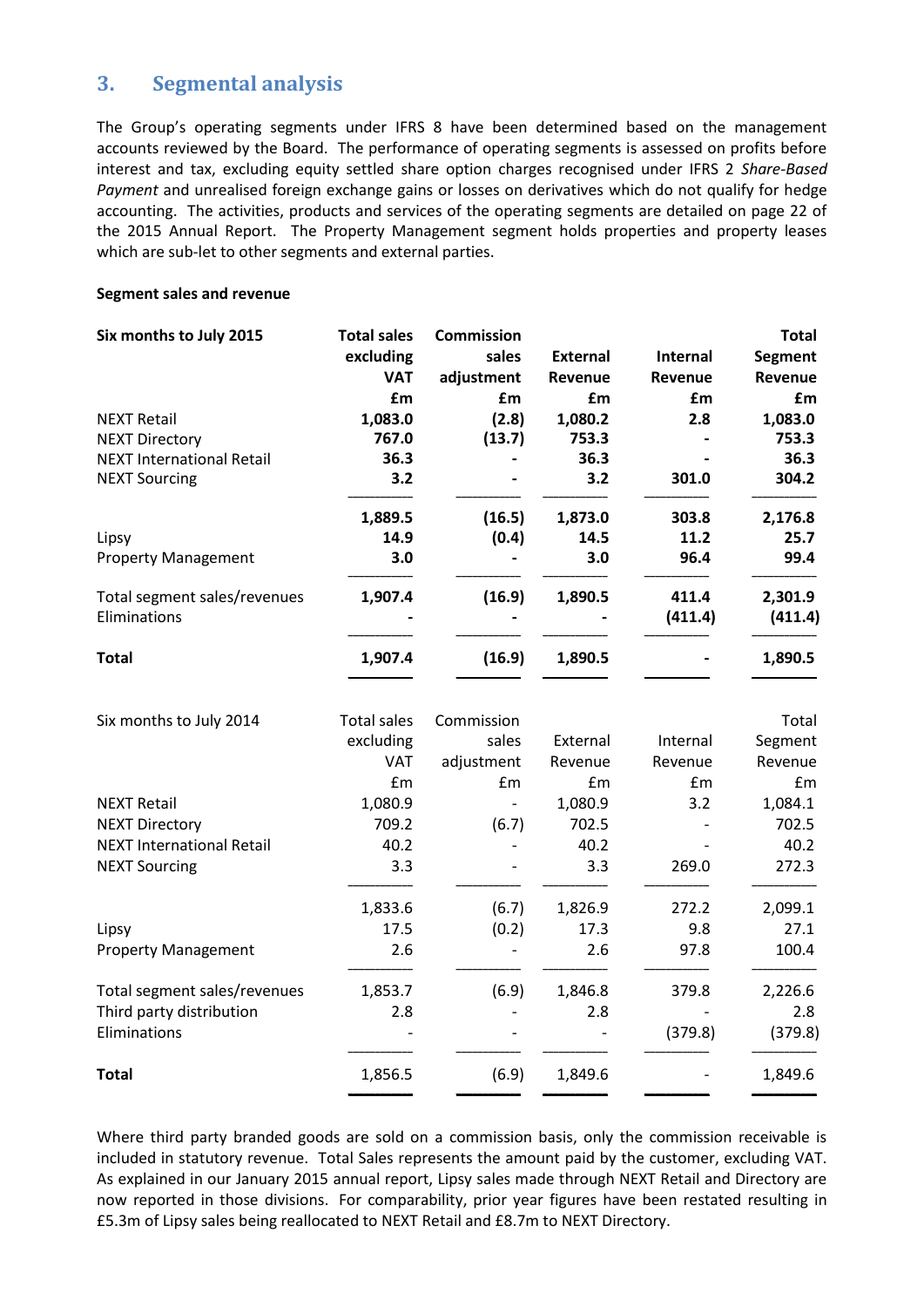### **3. Segmental analysis (continued)**

|                                            | Six months<br>to July 2015<br>£m | Six months<br>to July 2014<br>Em |
|--------------------------------------------|----------------------------------|----------------------------------|
| <b>Segment profit</b>                      |                                  |                                  |
| <b>NEXT Retail</b>                         | 161.0                            | 152.3                            |
| <b>NEXT Directory</b>                      | 184.1                            | 172.1                            |
| <b>NEXT International Retail</b>           | 4.7                              | 5.1                              |
| <b>NEXT Sourcing</b>                       | 22.9                             | 15.9                             |
|                                            | 372.7                            | 345.4                            |
| Lipsy                                      | 1.8                              | 1.9                              |
| <b>Property Management</b>                 | 6.6                              | 2.0                              |
| <b>Total segment profit</b>                | 381.1                            | 349.3                            |
| Central costs and other                    | (6.6)                            | (6.7)                            |
| Share option charge                        | (6.7)                            | (6.9)                            |
| Unrealised foreign exchange (losses)/gains | (6.3)                            | 2.9                              |
| <b>Trading profit</b>                      | 361.5                            | 338.6                            |
| Share of results of associates             | 0.5                              | 0.5                              |
| Finance income                             | 0.5                              | 0.5                              |
| Finance costs                              | (15.4)                           | (15.4)                           |
| <b>Profit before tax</b>                   | 347.1                            | 324.2                            |

### **4. Earnings per share**

|                            | Six months<br>to July 2015 | Six months<br>to July 2014 |
|----------------------------|----------------------------|----------------------------|
| Basic earnings per share   | 187.1 <sub>p</sub>         | 173.3p                     |
|                            |                            |                            |
| Diluted earnings per share | 183.7p                     | 168.8p                     |

Basic earnings per share is based on the profit for the period attributable to the equity holders of the parent company and the weighted average number of shares ranking for dividend less the weighted average number of shares held by the ESOT during the period.

Diluted earnings per share is based on the weighted average number of shares used for the calculation of basic earnings per share as increased by the dilutive effect of potential ordinary shares. Dilutive shares arise from employee share option schemes where the exercise price is less than the average market price of the Company's ordinary shares during the period. Their dilutive effect is calculated on the basis of the equivalent number of nil-cost options. Where the option price is above the average market price, the option is not dilutive and is excluded from the diluted EPS calculation.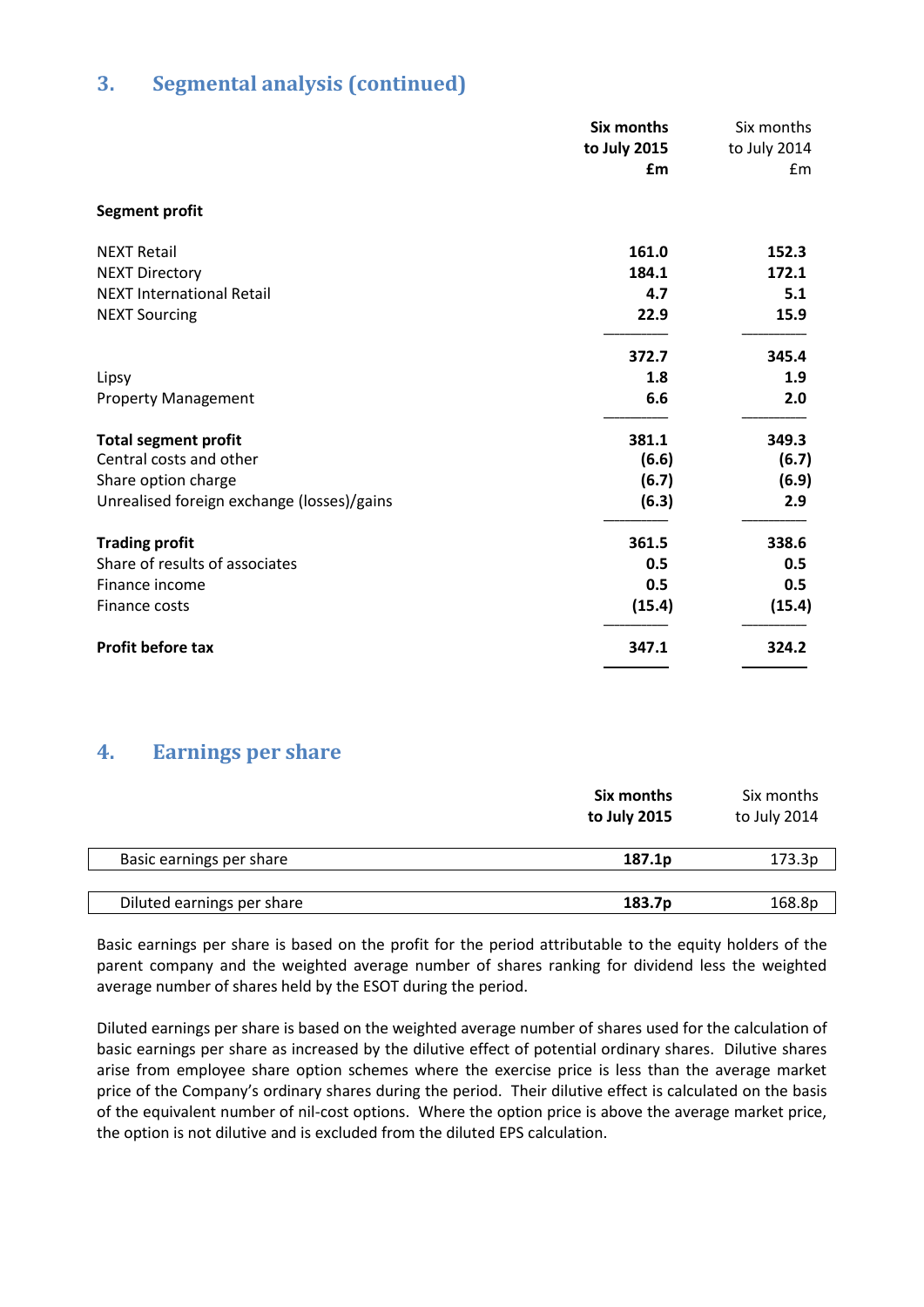### **4. Earnings per share (continued)**

The table below shows the key variables used in the earnings per share calculations:

|                                                               | Six months<br>to July 2015<br>£m | Six months<br>to July 2014<br>£m |
|---------------------------------------------------------------|----------------------------------|----------------------------------|
| Profit after tax attributable to equity holders of the parent |                                  |                                  |
| company                                                       | 277.0                            | 257.7                            |
| Weighted average number of shares (millions):                 |                                  |                                  |
| Weighted average shares in issue                              | 152.9                            | 154.6                            |
| Weighted average shares held by ESOT                          | (4.8)                            | (5.9)                            |
| Weighted average shares for basic EPS                         | 148.1                            | 148.7                            |
| Weighted average dilutive potential shares                    | 2.7                              | 3.9                              |
| Weighted average shares for diluted EPS                       | 150.8                            | 152.6                            |

### **5. Dividends**

It is intended that this year's ordinary interim dividend of 53p per share will be paid to shareholders on 4 January 2016. NEXT plc shares will trade ex-dividend from 10 December 2015 and the record date will be 11 December. Dividends paid or declared during the period were as follows:

#### **Six months to July 2015**

|                                              | Paid       | Pence<br>per<br>share | <b>Cash flow</b><br>statement<br>£m | <b>Statement</b><br>of changes<br>in equity<br>£m | <b>July 2015</b><br>balance<br>sheet<br>£m |
|----------------------------------------------|------------|-----------------------|-------------------------------------|---------------------------------------------------|--------------------------------------------|
| Special interim dividend                     | 2 Feb 2015 | 50 <sub>p</sub>       | 73.9                                |                                                   |                                            |
| Special interim dividend                     | 1 May 2015 | 60p                   | 88.9                                | 88.9                                              |                                            |
| Special interim dividend                     | 3 Aug 2015 | 60 <sub>p</sub>       | $\qquad \qquad -$                   | 88.9                                              | 88.9                                       |
| Ordinary final dividend for year to Jan 2015 | 3 Aug 2015 | 100p                  | $\qquad \qquad \blacksquare$        | 148.1                                             | 148.1                                      |
|                                              |            |                       | 162.8                               | 325.9                                             | 237.0                                      |

|                                              | Paid       | Pence<br>per<br>share | <b>Cash flow</b><br>statement<br>£m | <b>Statement</b><br>of changes<br>in equity<br>£m | <b>July 2014</b><br>balance<br>sheet<br>£m |
|----------------------------------------------|------------|-----------------------|-------------------------------------|---------------------------------------------------|--------------------------------------------|
| Special interim dividend                     | 3 Feb 2014 | 50p                   | 74.4                                |                                                   |                                            |
| Special interim dividend                     | 1 May 2014 | 50p                   | 74.5                                | 74.5                                              |                                            |
| Special interim dividend                     | 1 Aug 2014 | 50p                   | $\overline{\phantom{a}}$            | 74.0                                              | 74.0                                       |
| Ordinary final dividend for year to Jan 2014 | 1 Aug 2014 | 93p                   | $\overline{\phantom{a}}$            | 137.5                                             | 137.5                                      |
|                                              |            |                       | 148.9                               | 286.0                                             | 211.5                                      |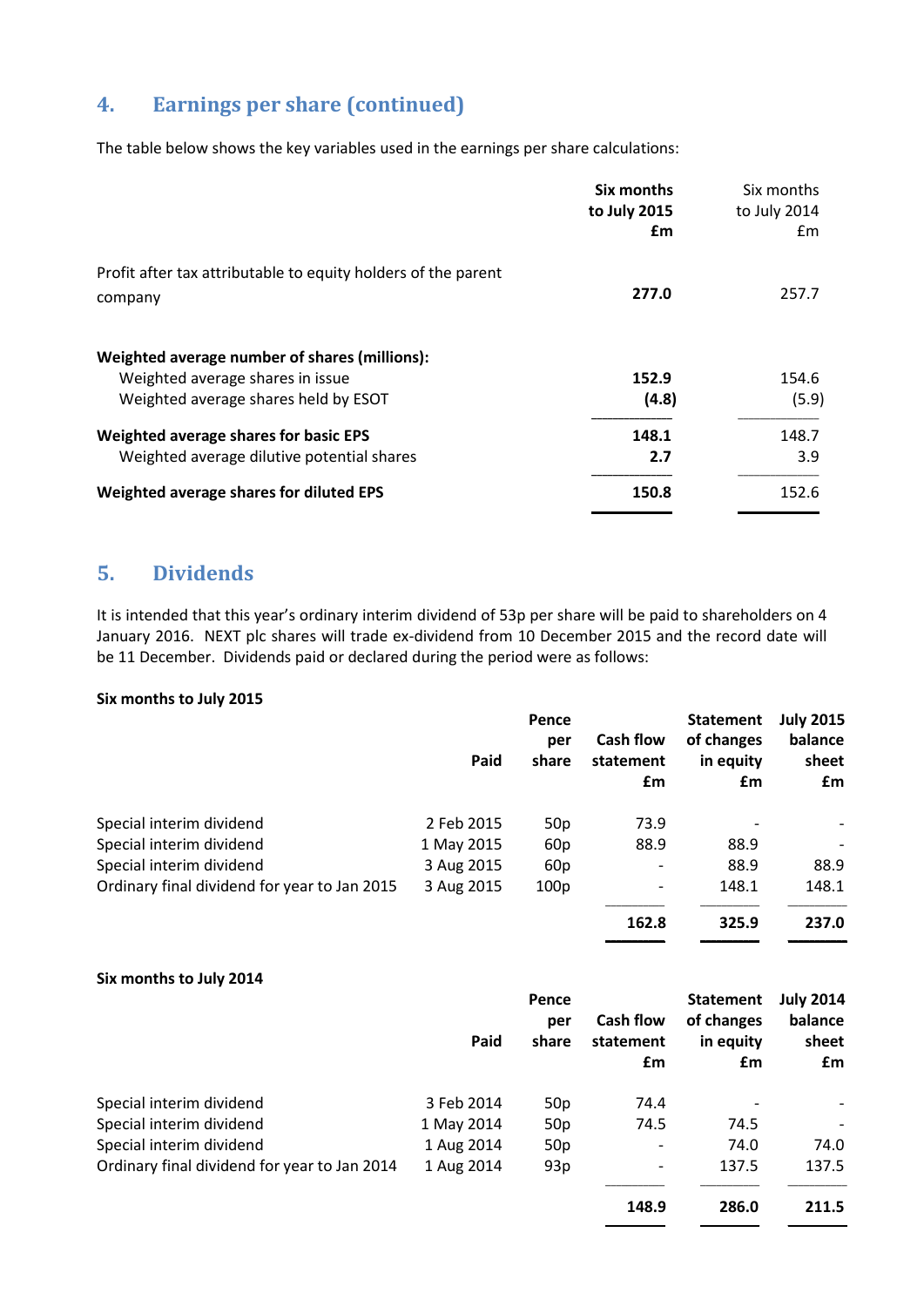### **6. Other financial assets and liabilities**

Other financial assets and other financial liabilities include the fair value of derivative contracts which the Group uses to manage its foreign currency and interest rate risks.

At January 2015 and July 2014, other current financial liabilities also included amounts arising under irrevocable closed season buyback agreements for the purchase of the Company's own shares (July 2014: £62.2m, January 2015: £101.1m). None of the £101.1m commitment at January 2015 was fulfilled and the full amount was therefore credited back to equity in the current year.

### **7. Other non-current liabilities**

Other non-current liabilities relate to the long term element of property lease incentives received and liabilities which are not expected to be settled within one year.

### **8. Analysis of net debt**

| <b>Total net debt</b>                | (515.3) | (34.1) |          | (549.4) |
|--------------------------------------|---------|--------|----------|---------|
| Finance leases                       | (0.1)   | 0.1    |          |         |
| Fair value hedges of corporate bonds | 50.3    |        | (19.3)   | 31.0    |
| Corporate bonds                      | (838.2) |        | 19.5     | (818.7) |
| Cash and cash equivalents            | 272.7   | (34.2) | (0.2)    | 238.3   |
| Overdrafts and short term borrowings | (2.8)   |        |          | (4.1)   |
| Cash and short term deposits         | 275.5   |        |          | 242.4   |
|                                      | Em      | Em     | Em       | £m      |
|                                      | 2015    | flow   | changes  | 2015    |
|                                      | January | Cash   | non-cash | July    |
|                                      |         |        | Other    |         |